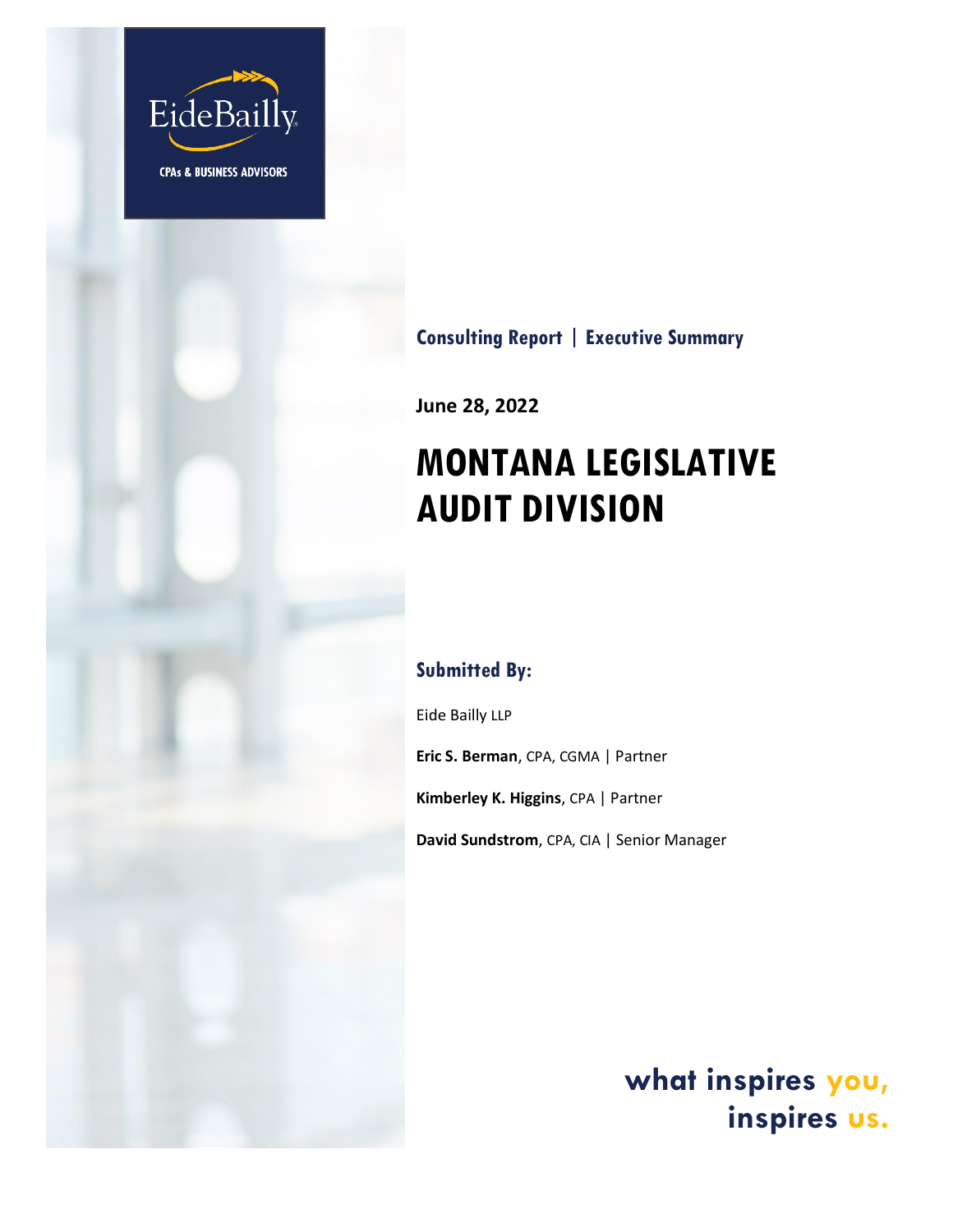# **TABLE OF CONTENTS**

| Executive Summary……………………………………………………………………………………3                     |  |
|------------------------------------------------------------------------|--|
|                                                                        |  |
|                                                                        |  |
|                                                                        |  |
|                                                                        |  |
|                                                                        |  |
|                                                                        |  |
|                                                                        |  |
|                                                                        |  |
|                                                                        |  |
|                                                                        |  |
|                                                                        |  |
|                                                                        |  |
|                                                                        |  |
|                                                                        |  |
|                                                                        |  |
| Part 3: Budget to Actual Statements   Revenue and Expenditures 12      |  |
|                                                                        |  |
| Organizational Chart of the Legislative Audit Division……………………………………27 |  |

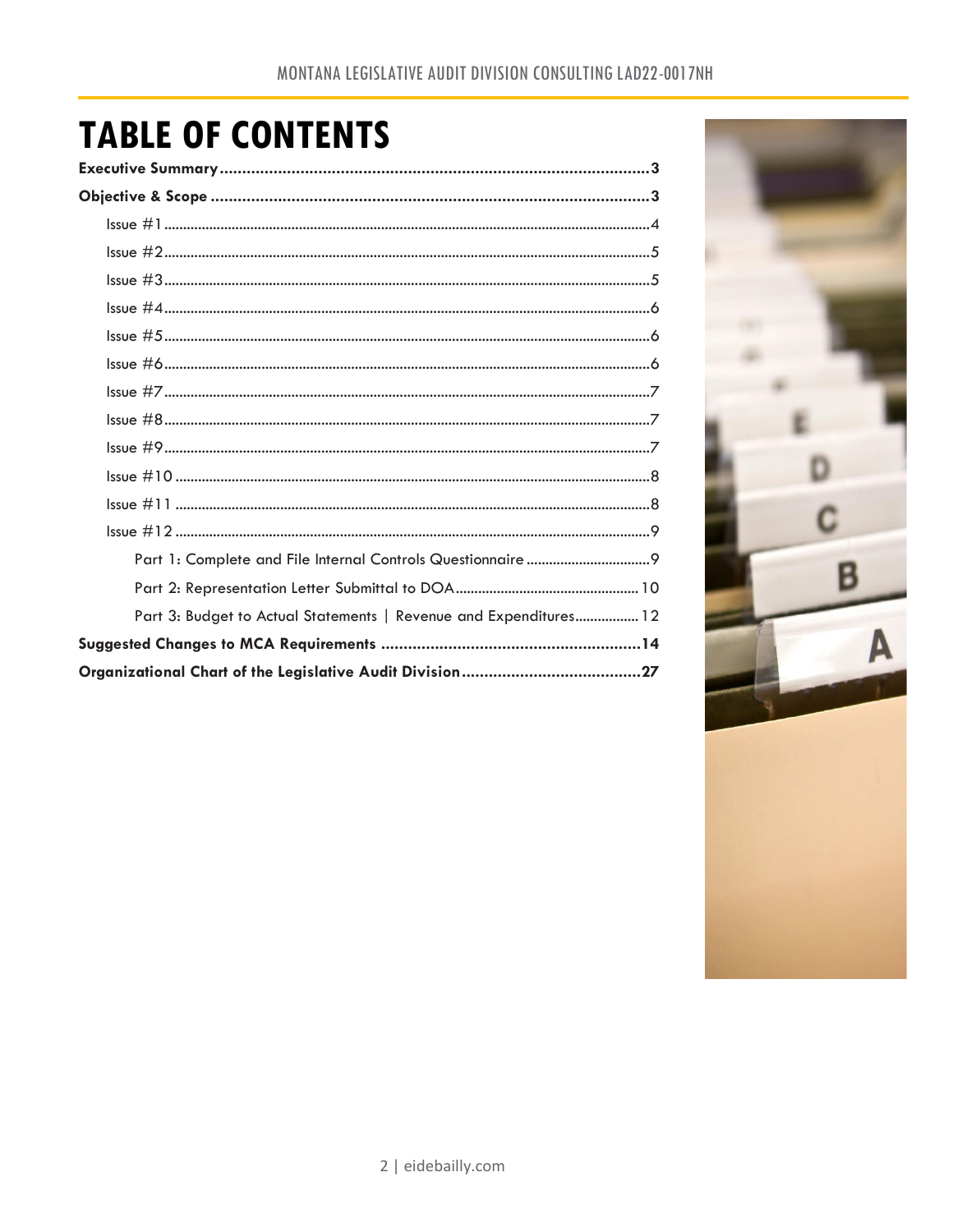### <span id="page-2-0"></span>Executive Summary

Eide Bailly LLP ("we," "our" or "us") was engaged by the Legislative Audit Division of the State of Montana (LAD) to provide consulting services ("consulting") of the operations of LAD as detailed in our agreed scope of services dated February 2, 2022. The consulting services comprised multiple phases, including:

- **Phase 1:** Gathering of Perspectives of Stakeholders of LAD of LAD's efficiency, effectiveness and operations in addition to benchmarking of LAD with peer states as identified by LAD.
- **Phase 2:** Review of the existing financial schedule format.
- **Phase 3:** Operational analysis of LAD.
- **Phase 4:** Comparing the operational provisions of LAD to auditing standards.
- **Phase 5:** Legal analysis-comparing current MCA requirements to *Government Auditing Standards*.
- **Phase 6:** Providing Solutions to LAD.

The engagement identified 12 issues and related opportunities for improvement to enhance the existing processes and achieve greater efficiency and effectiveness in addition to potential changes to the State of Montana Code Annotated (MCA).

**LAD Management provided a separate document to the Legislative Audit Committee of its views in response to our recommendations. Consulting services do not require a response to our recommendations from Management. However, Management desired to provide responses to our recommendations as part of our engagement. Due to the nature of our engagement, we express no opinion on the responses provided by Management.**

We appreciate and thank the input of the LAD's executive team and the leadership of the State of Montana, including the Legislative Audit Committee and the various departments and agencies who contributed to enhancing our understanding of the LAD and are deeply committed to LAD's future.

# <span id="page-2-1"></span>Objective & Scope

The objective of our consulting services was to work with LAD to provide consulting to potentially modernize the overall approach to auditing the State's accounting records as defined in the State's Legislative Audit Act, Title 5, chapter 13, MCA.

The **Scope** of the engagement included five different phases, in addition to this Executive Summary:

- Gathering of Perspectives of Stakeholders of LAD.
- Review of the Existing Financial Schedule Format of the State of Montana.
- Provide an Operational Analysis of LAD.
- Comparing Operational Provisions of LAD to Auditing Standards.
- Provide a Legal Analysis Comparing Current MCA Requirements to *Government Auditing Standards*.

#### **Please note that Eide Bailly LLP is not a law firm. The changes suggested are based on our experience providing consultative services relating to the impact of laws and regulations on operations.**

Our service was provided in accordance with the *Statements on Standards for Consulting Services* issued by the American Institute of Certified Public Accountants (AICPA). We did not provide audit, review, compilation or financial statement preparation services to any historical or prospective financial information or provide attestation services under the AICPA *Statements on Standards for Attestation Engagements* and assume no responsibility for any such information.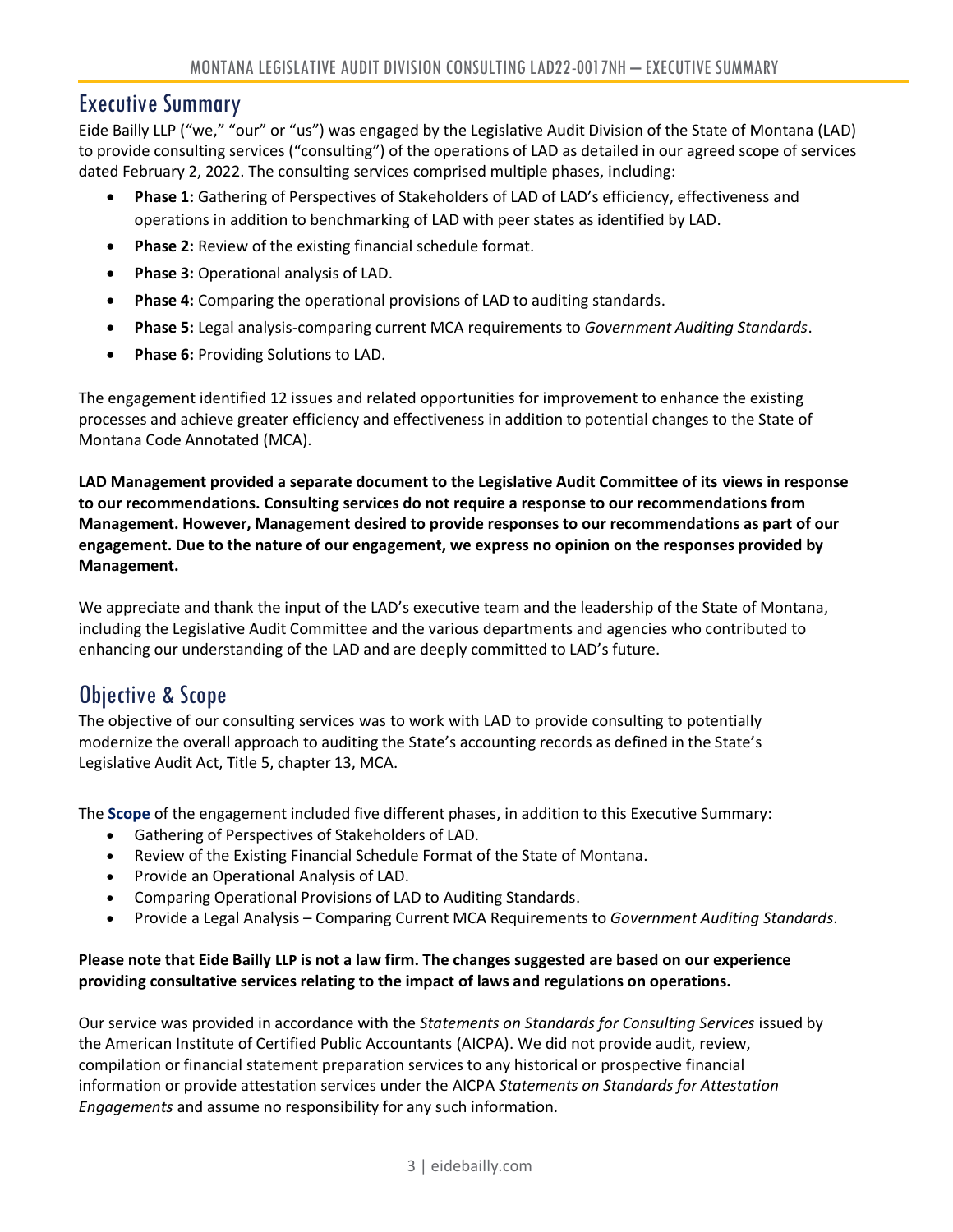#### **Results of Comprehensive Review of LAD**

We have identified **12** summary recommendations to address the concerns noted in our work.

**Issue #1: It is recommended that LAD improve its communication with Agencies as soon as possible in the form of a 'reset' in the relationship between LAD and Agencies.**

In analyzing the comments of the interviewees, we found that these were like the recommendations in our September 2013 report that Eide Bailly LLP presented to the Department of Administration and conveyed to LAD. Paragraph 3.71 of *Government Auditing Standards* allows for technical advice and training without impairing independence.

#### **RECOMMENDATIONS FOR ISSUE #1**

- 1a. Initiate an all agencies daylong meeting (an Agency Fiscal Conference) with the following agenda:
	- Listening to agency concerns.
	- Why LAD engagements matter.
	- Changes in auditing provisions agencies need to understand from previous engagements.
	- Planning for engagements.
	- Internal controls.

Additional elements may be added as warranted, including the elements identified in pages 16 through 18 of our September 2013 report.

1b. Initiate a working group with LAD and the Department of Administration (DOA) that will meet at least monthly and weekly during the ACFR audit to 'block and tackle' problems.

1c. Initiate a second working group to meet at least semiannually involving:

- All separately audited agencies (to facilitate the group audit of the State).
- A similar number of agencies randomly picked by LAD and DOA.

The goal of this second group would be to continue to foster communication and information exchange, preventing issues from escalating and solving problems.

1d. LAD should use a 'prepared by agency' (PBA) list of deliverables with dates due, explaining to agencies why delivery of information untimely results in a delay of the overall state audit. The PBA lists would be established collaboratively between the agency and LAD with most important deliverables prioritized.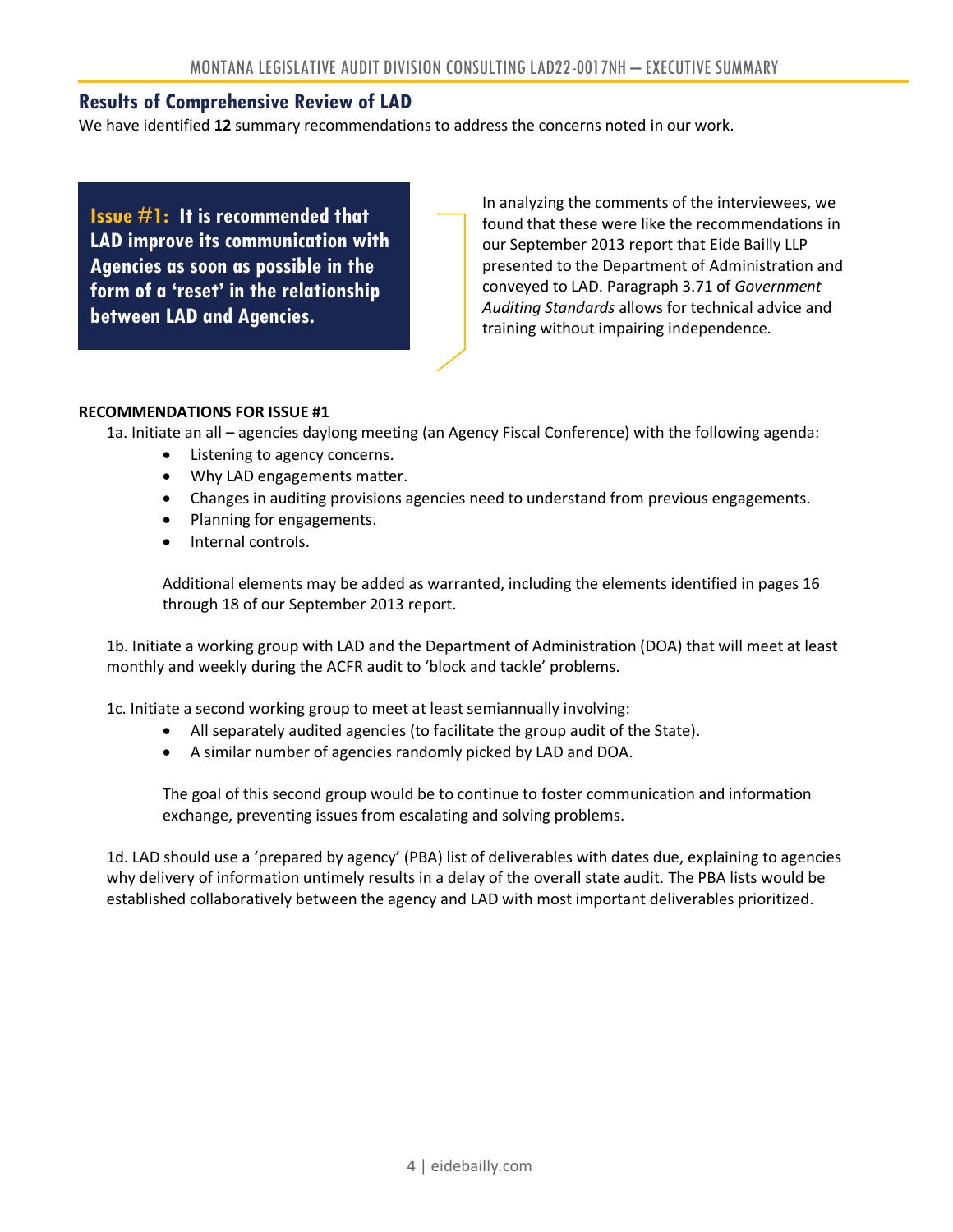**Issue #2: Though the Deputy Legislative Auditor and others have professional certifications, additional certifications may be necessary to embrace changes in the audit environment (See also Issue #9).**

#### **RECOMMENDATION FOR ISSUE #2**

LAD should encourage certifications wherever possible, including reimbursing for cost of certification, providing for study materials, time to take examinations and potential bonuses or compensation adjustments for attaining certifications. Certifications in need will be Certified Fraud Examiner (CFE), Certified Government Financial Manager (CGFM), Certified Internal Auditor (CIA) and Certified Information Systems Auditor (CISA). Once attained, staff could lead engagements using those credentials.

#### **RECOMMENDATION FOR ISSUE #3**

A case can be made that timelier and quality financial and single audits can be had by outsourcing discretely presented component units, fiduciary activities and all other business-type activities in alignment with peers. The following would fall under that category:

- Montana State Fund (statutory audit already performed in accordance with NAICS by an independent auditor).
- Lottery.
- Montana State University.
- University of Montana.
- Board of Investments.
- Board of Housing.
- Public Employees' Retirement Administration.
- Teachers' Retirement System.

**Issue #3: Timelier and enhanced accountability may be achieved for certain financial audits and the overall single audit of the State by outsourcing financial and single audits of discretely presented component units, fiduciary activities, and all other business-type activities in alignment with the State's peers (See also Issue #4).**

Like every state above and every state that is not a peer, the State Auditor would remain group auditor but have a selection with input from the auditee. This would build accountability as well. A process could be in place in accordance with AU-C Section 600 *Group Audits* to set materiality and expectations, reporting and other aspects between the outsourced auditors, the agencies and the LAD. LAD has the ability in the MCAs to outsource where expertise is not available at LAD.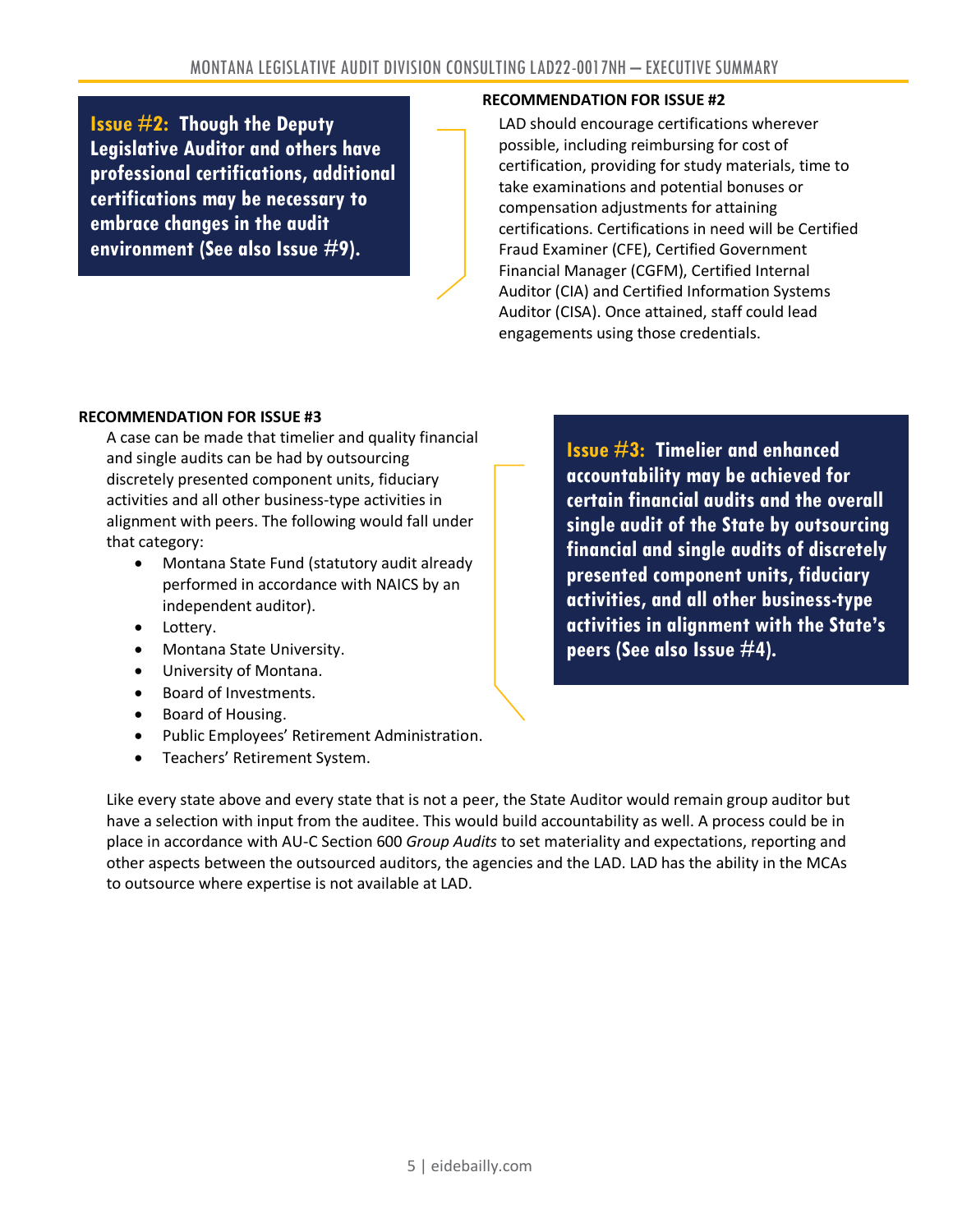**Issue #4: Only the State of Montana and the State of North Dakota engage in biennial audits. The Deputy Legislative Auditor is drafting an analysis of the potential costs of this change.**

#### **RECOMMENDATION FOR ISSUE #4**

**We strongly recommend converting to an annual audit**. This will produce more timely information and potentially lower the risk of some federal programs, paying dividends in the future after an initial conversion period. We are not recommending outsourcing the annual comprehensive financial report (ACFR) audit at this time as it would be a major change in the structure of LAD. We understand changes to the MCA would be necessary to do this conversion and potentially other costs may occur. But we think this is vital for timeliness and accountability.

#### **RECOMMENDATION FOR ISSUE #5**

We recommend that the LAD, in conjunction with the Legislative branch, perform a regularly-scheduled separate engagement for compensation analysis based on:

- Credentials.
- Skill set, including engagement leadership skills (see following).
- "Customer service" (agency audit feedback).
- Upper management review.

**Issue #5: LAD's salaries for leadership (managers and above) are below the national average.**

Leadership salaries should at the very least align to national averages plus inflation (given the age of the survey). **We understand that a survey is in process as of the date of this Report.**

**Issue #6: LAD's team needs additional skills to keep pace with change. LAD should also enhance their quality assurance program by establishing a separate function solely focused on quality assurance of engagements, skills enhancement and training and reporting directly to the Legislative Auditor (see also Issue #7).**

#### **RECOMMENDATION FOR ISSUE #6**

Auditing is morphing into the digital age. At the very least, LAD will need data scientists and a data analytics function. Other functions may be contracted for including actuaries, statisticians, and economists as needed. We recommend that LAD outsource for Medicaid (if audited by LAD in the future). Finally, as part of other recommendations, we recommend that LAD have a quality assurance division that is independent of the other audit teams. This function would also work on training.

Changes may be necessary at LAD to comply with Statements on Auditing Standards (SAS) SAS' 142- 145, especially regarding the data-driven provisions of evidence, the auditing of estimates, the use of third parties and other specialists, especially in investment valuations at the Board of Investments and assessing risk. As discussed in previous sections, the use of data scientists and data analytics will be a key growth area of practice. LAD needs to hire such specialists, going beyond traditional degrees and certifications.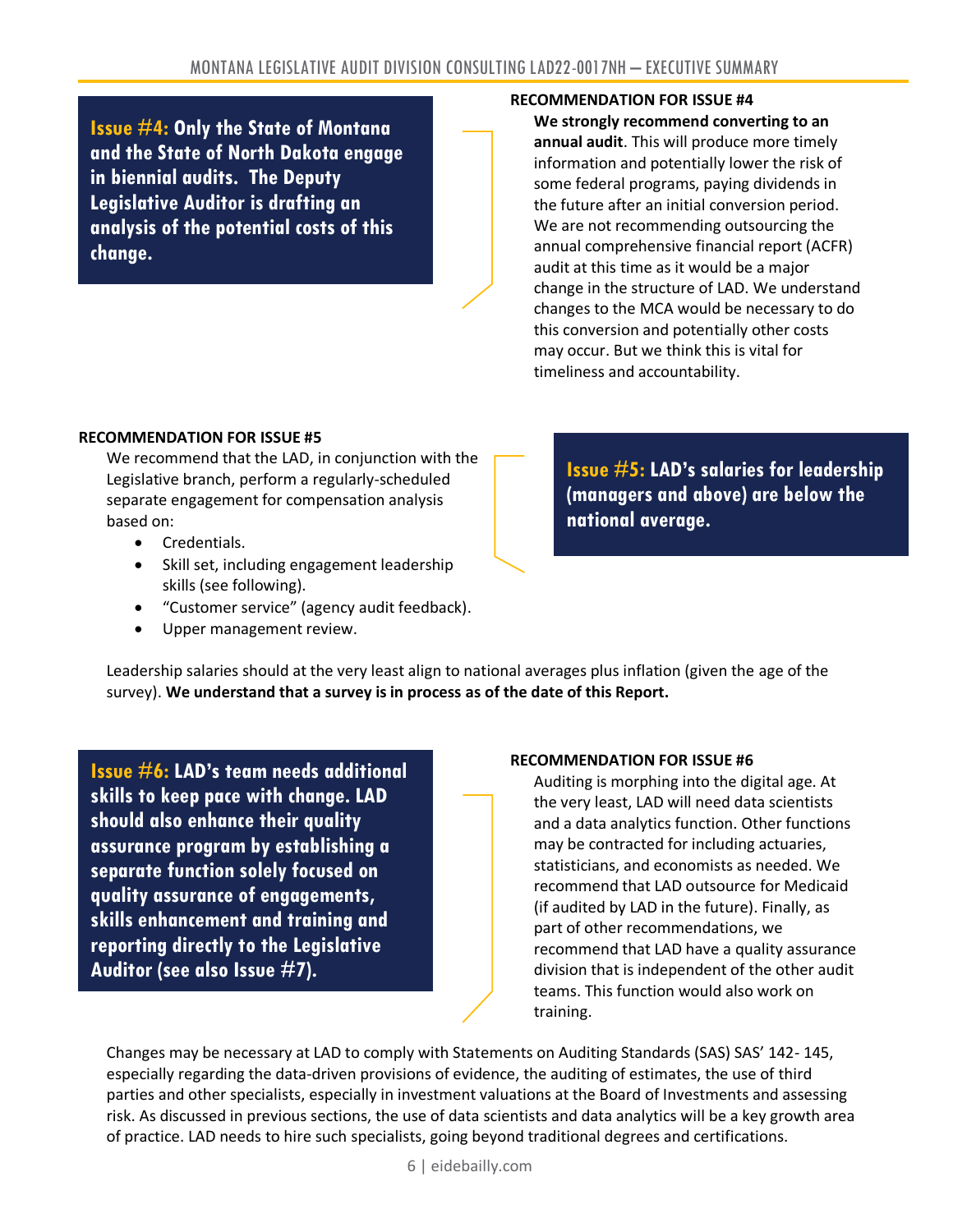#### **RECOMMENDATION FOR ISSUE #7**

Ideally, training would fall under the purview of a recommended division of professional services. Training should be budgeted annually for all professional staff at a rate of \$40 per continuing professional education (CPE) credit hour (to be further refined). *Government Auditing Standards* (GAGAS) requires auditors who plan, direct, perform

**Issue #7: LAD's team should be trained in accordance with standards each year and have the budgetary resources provided for that training.**

engagement procedures for, or report on an engagement conducted in accordance with GAGAS (including attestations) to have at least 80 hours of CPE in every two-year period. 24 hours are required relating to subject matter directly related to the government environment, government auditing, or the specific or unique environment in which the audited entity operates. The remaining 56 hours are required in subject matter that directly enhance the auditors' professional expertise to conduct engagements. At least 20 hours must be completed annually.<sup>1</sup>

Per a review of documentation provided by LAD, staff are in process of meeting these thresholds ranging from 15 to 49 hours taken as the date of receipt. LAD does make sure 80 hours are received over the twoyear period. However, compensating for those hours would be a significant benefit.

**Issue #8: Executive Branch agencies should establish internal audit (IA) functions as soon as possible. IA is becoming essential for many states' operations and should eventually enhance accountability at Agencies and provide more timely audits.**

#### **RECOMMENDATION FOR ISSUE #8**

We recommend a change to MCA to establish guidelines for internal control systems for various State Agencies, based on guidance provided by the Department of Administration in coordination with LAD. Part of this may include the minimum standards and credentials of internal audit (IA) at Agencies (CIA certification mandatory, as an example), for departments over a minimum threshold of budget or revenue. We understand that a proposal for IA is being developed for Executive Branch agencies. We would encourage that such a proposal be brought to fruition as it will greatly streamline LAD's work in the future.

#### **RECOMMENDATION FOR ISSUE #9**

The importance of data integrity and privacy will only increase in the future. Making this investment will strengthen the LAD's role.

**Issue #9: IT audit leadership at LAD should require a CISA. The deputy position should focus solely on IT audits.**

 $1$  Government Auditing Standards 2021, pars. 4.16-4.17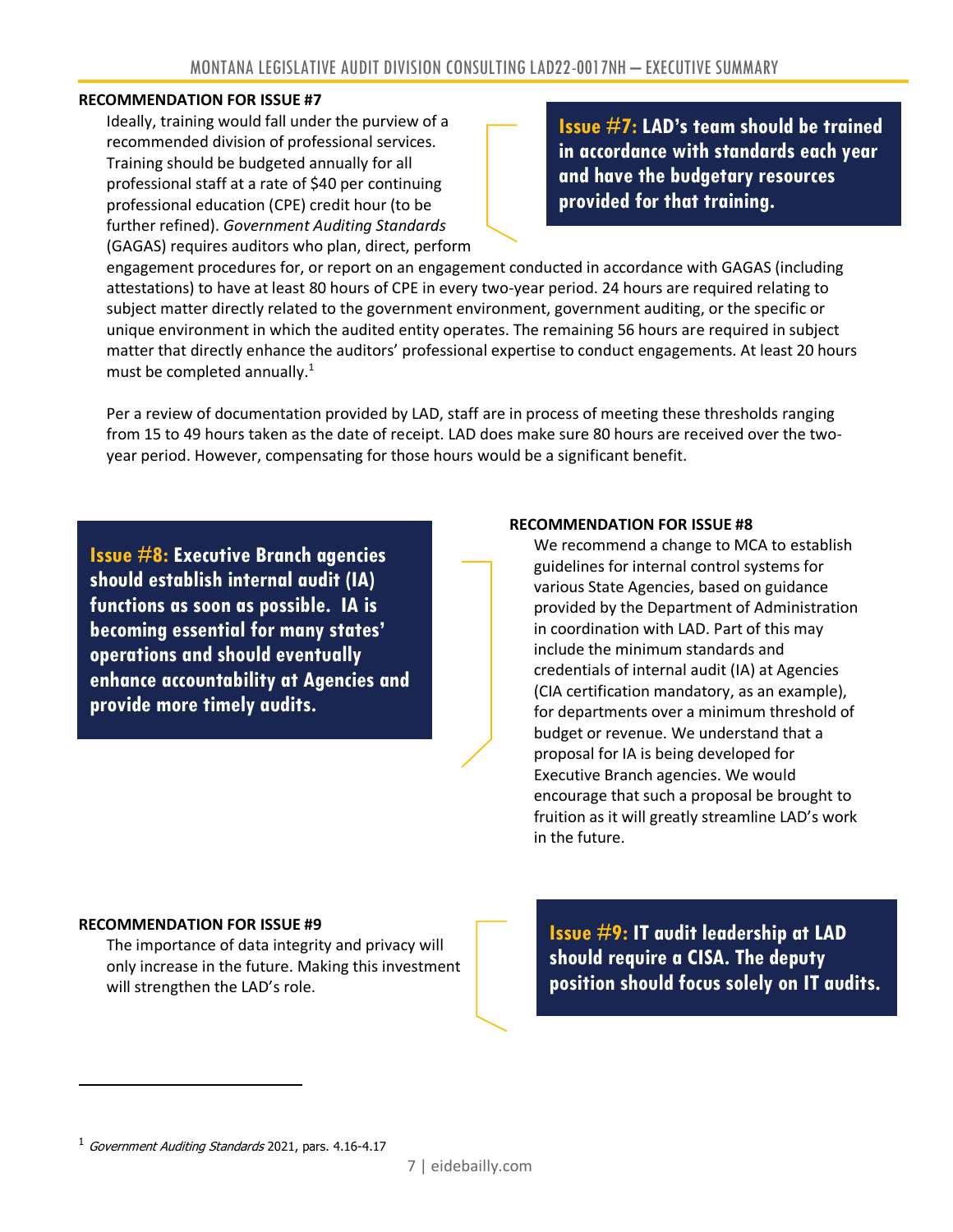**Issue #10: Audit Working Papers and Software are not fully electronic and use Microsoft Office Tools, which is not best practice.**

#### **RECOMMENDATION FOR ISSUE #10**

We recommend that LAD transition from MS Office tools as soon as possible to an audit management software system such as CCH, CaseWare or Teammate. This transition will allow all workpapers to be easily prepared, and allow for workflow, review, closure, archiving and retrieval. LAD should also initiate a SharePoint (or similar) site to transfer workpapers from agencies securely and electronically.

AICPA AU-C Section 230.A4-A5 allows flexibility in the form, content, and extent of audit documentation dependent on factors such as:

- the size and complexity of the entity.
- the nature of the audit procedures to be performed.
- the identified risks of material misstatement.
- the significance of the audit evidence obtained.
- the nature and extent of exceptions identified.
- the need to document a conclusion or the basis for a conclusion not readily determinable from the documentation of the work performed or audit evidence obtained.
- the audit methodology and tools used.
- the extent of judgment involved in performing the work and evaluating the results.

In this vein, AU-C Section 230.A5 continues: Audit documentation may be recorded on paper **or** on electronic or other media. AICPA QC section 10 addresses an (audit organization)'s responsibility to establish procedures designed to maintain the integrity, accessibility and retrievability of documentation; for example, when original paper documentation is electronically scanned or otherwise copied to another media for inclusion in the audit file.

Due to the digital age, a best practice would be to have as many workpapers as electronically prepared, stored and indexed for retrieval.

#### **RECOMMENDATION FOR ISSUE #11**

We recommend the office continue to push for certifications at all levels and compensate for attainment. However, for inexperienced staff, LAD may want to consider skills above certifications for hire, with a provision that certifications be attained after given periods of time. LAD should

**Issue #11: Skills and certifications at staff and rewards for those certifications should be embraced. This will enhance recruiting and advancement.**

consider enhancing benefits, especially for other certifications, such as those related to the CISA and CIA. On-going compensation enhancements could be beneficial in retaining staff and improving audit quality.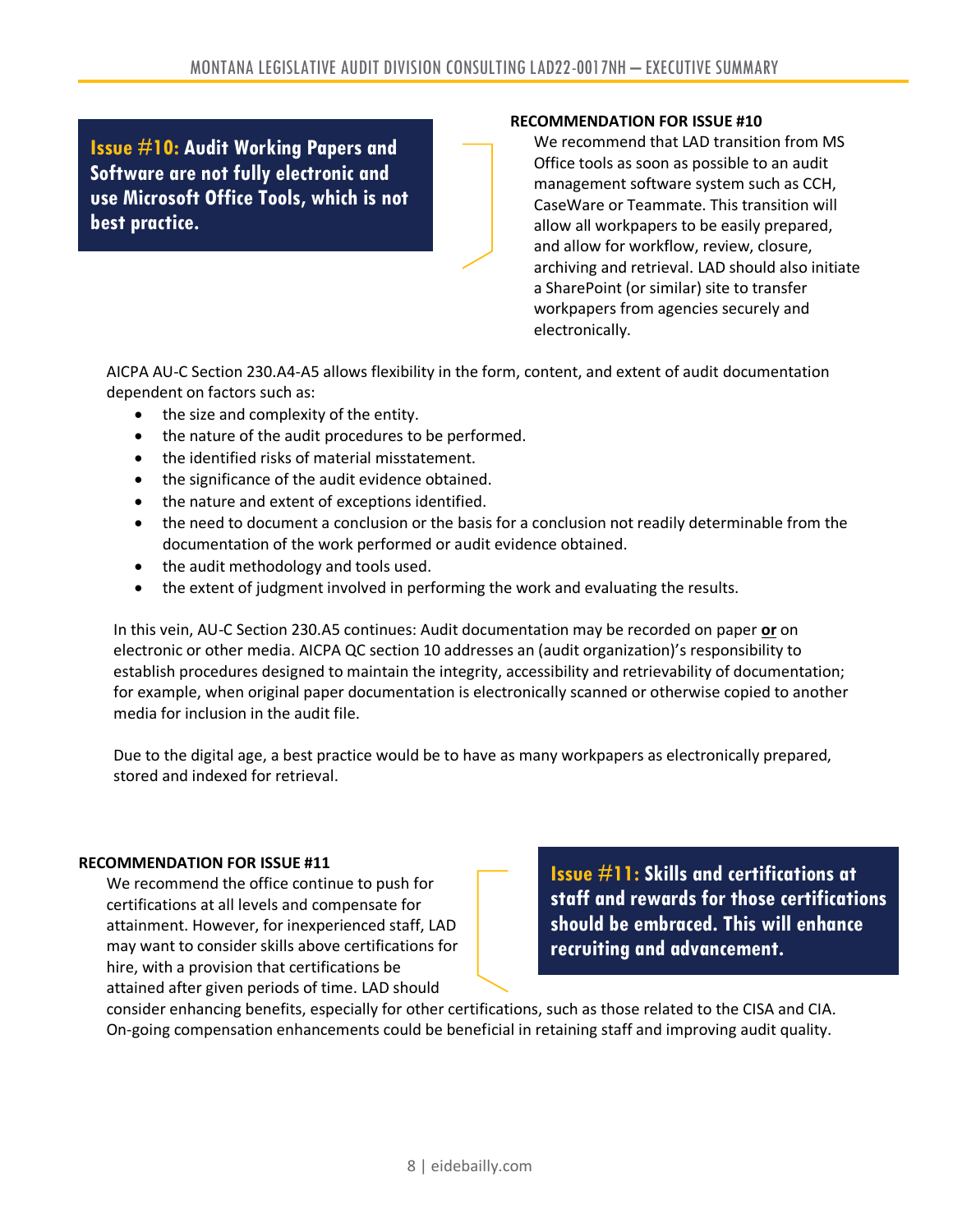**Issue #12: The financial schedules are ineffective based on discussions with Stakeholders. This was an issue raised in our 2013 report transmitted by Eide Bailly, LLP presented to the Department of Administration and conveyed to the LAD focusing solely on the efficacy of Departmental Schedules.**

#### **RECOMMENDATION FOR ISSUE #12**

#### <span id="page-8-0"></span>*Part 1: All Departments (at least) Annually, Complete and File Internal Controls Questionnaire*

Based on a legislative change discussed in Part 5, we recommend that the Department of Administration work with the Legislative Auditor to determine a 'baseline' internal controls questionnaire to be filed by agencies. The plan would be updated annually or when there is a change in internal controls to be defined by the Department of Administration with the Legislative Auditor.

An agency's internal control plan (ICP) would include the following:

- Statement of compliance with MCA 5-13-315 (new internal control section proposed in Phase 5).
- Enterprise Risk Management (ERM) Components, inclusive of:
	- $\circ$  Internal Environment: Leadership demonstrates a commitment to integrity, ethical values, and competence.
		- Tone at the Top, Mission Statement, Ethical Expectations, Standards and Adherence to Conduct.
		- Agency Head statement of support of the Internal Control Plan.
		- Is the ICP readily available, distributed and communicated throughout the organization?
	- o Objective Setting: Measurable targets or purpose of the organization's efforts.
		- Goals and Objectives are defined and aligned to the Mission Statement.
	- $\circ$  Event Identification" Occurrences that could prohibit the accomplishment of objectives.
		- Have risks that may impede the achievement of each objective been identified?
		- Are risks linked to objectives?
			- Risk Assessment Impact and likelihood of occurrence for each potential risk identified.
		- Assessment of risks is performed in determining how risks should be managed.
		- Potential for Fraud is considered in assessing risks.
	- o Risk Response: How the organization will respond to an event.
		- Are responses appropriate for significance of risks?
		- Necessary changes and management of risks is determined in order to achieve objectives.
	- o Control Activities: Mitigation steps that are linked to risk events.
		- Policies and procedures.
		- **•** Preventive and Detective controls.
		- Segregation of duties.
		- Are control activities linked to risks?
	- o Information and Communication: Internal and external.
		- **·** Information: Quality information is generated for and/or from both external and internal sources.
		- Communication: Internal communication is disseminated throughout the organization, and information to external parties is appropriately communicated
	- Monitoring: Each component is evaluated to keep the Internal Control Plan up to date.
		- Ongoing and separate evaluations are used to ascertain whether each of the components of ERM is present and functioning.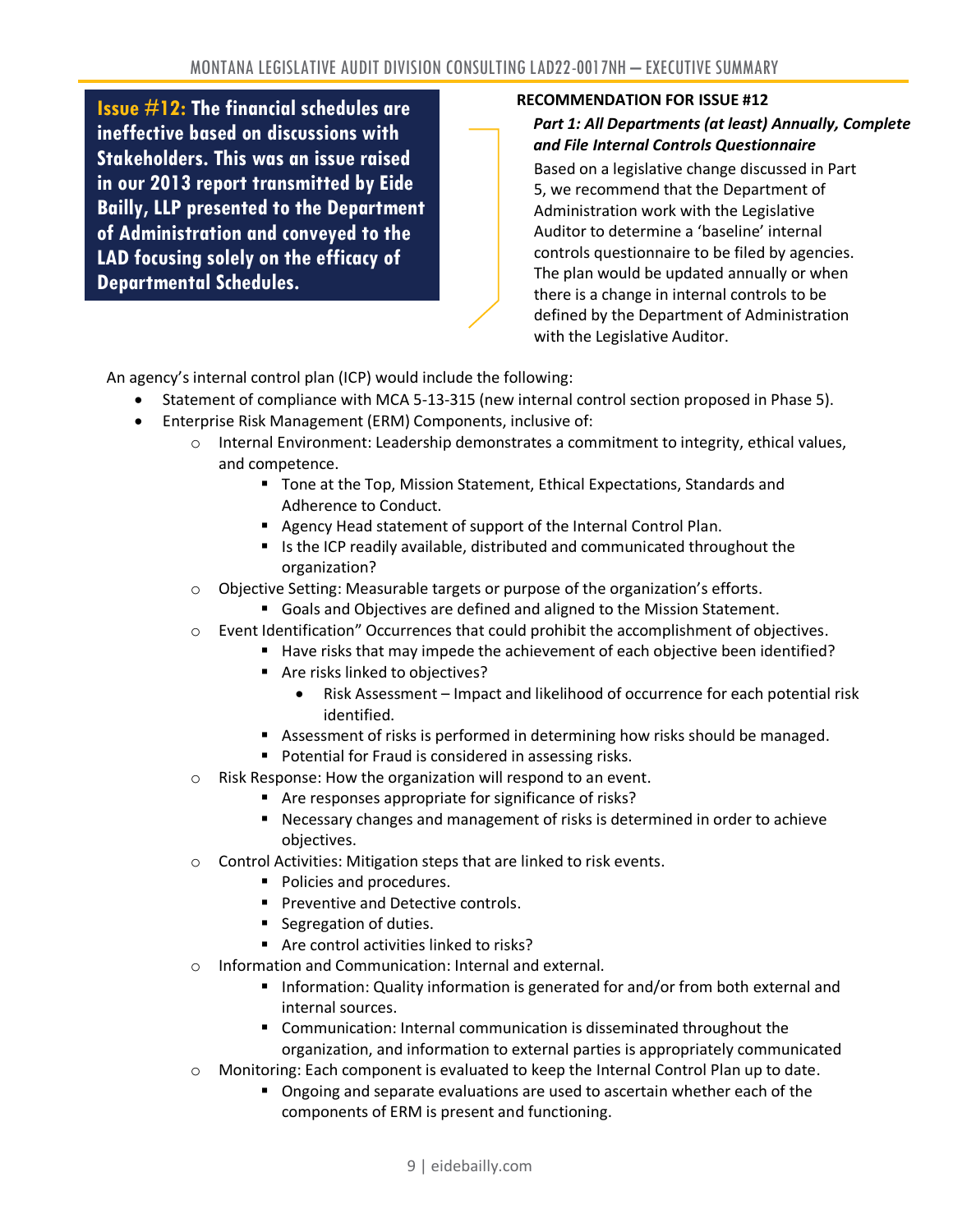Each agency would file a mission statement, a current organizational chart (as of the date of preparation) and other elements of ERM as necessary and aligned to the agency's goals and objectives. LAD would then perform inquiries on the plan, including, but not limited to:

- 1. Does the agency have an internal control plan written in the correct format? If so, when was it last updated?
- 2. Is the internal control plan a high-level summarization, on a department-wide basis, of the agency's goals, objectives, risks and of the controls used by the agency to mitigate those risks?
- 3. Is the internal control plan supported by lower-level detail such as agency policies and procedures (details of the policies and procedures do not need to be included in the internal control plan)?
- 4. Were the agency head and senior management instrumental in developing the plan?
- 5. Does the internal control plan include an agency -wide risk assessment? Or, does the risk assessment include only fiscal? Are any business areas missing from the risk assessment?
- 6. Does the risk assessment identify the most significant areas that could keep the agency from attaining its mission, goals, and objectives?
- 7. Are the stated risks cross-referenced to internal controls?
- 8. Does the internal control plan include programs and controls to prevent, deter and detect fraud?
- 9. Do the policies, procedures, and organizational structure (control activities) attempt to control the risks that were identified in the risk assessment?
- 10. Does the internal control plan include information explaining how and when management monitors each ERM component in the plan?
- 11. Does the internal control plan describe the method that should be used by staff to report internal control issues such as unresolved reconciling items and policy violations; the process to report unaccounted for variances, losses, shortages or theft of funds or property to the Legislative Auditor?
- 12. Is the internal control plan shared with all employees?
- 13. Has the agency trained employees in internal controls within the past year? Have employees attended the internal control training provided by the Department of Administration and the Legislative Auditor?

As indicated, training would be provided by DOA and LAD. It is contemplated that this filing would be made online, and procedures would be performed by LAD to test controls annually based on the annually updated questionnaire.

We believe this would greatly enhance internal controls, lower the risk of ongoing findings, and assist in facilitating annual audits. **We believe that implementing this provision is vital but may take two years.**

#### <span id="page-9-0"></span>*Part 2: Representation Letter from Agencies with GAAP Package Submittal to DOA*

DOA has a robust set of filings from Agencies already, especially from agencies without separate GAAP audits. The filings are required to assist in the preparation of the ACFR. An element that is missing is a **management's representation letter (MRL) to DOA** in accordance with AICPA AU-C Section 580**.** An MRL facilitates a series of reliance's on agencies to allow the DOA to sign their MRL to the LAD. The MRL would be a 'sign off' on the package submittal.

Elements of the MRL would need to be tailored to each agency by LAD working with DOA. The MRL is in writing and signed by management with appropriate responsibilities and knowledge of the matters concerned. Basic requirements of an MRL include, but are not limited to management providing:

• It is responsible for the preparation and fair presentation of the financial statements in accordance with the applicable financial reporting framework.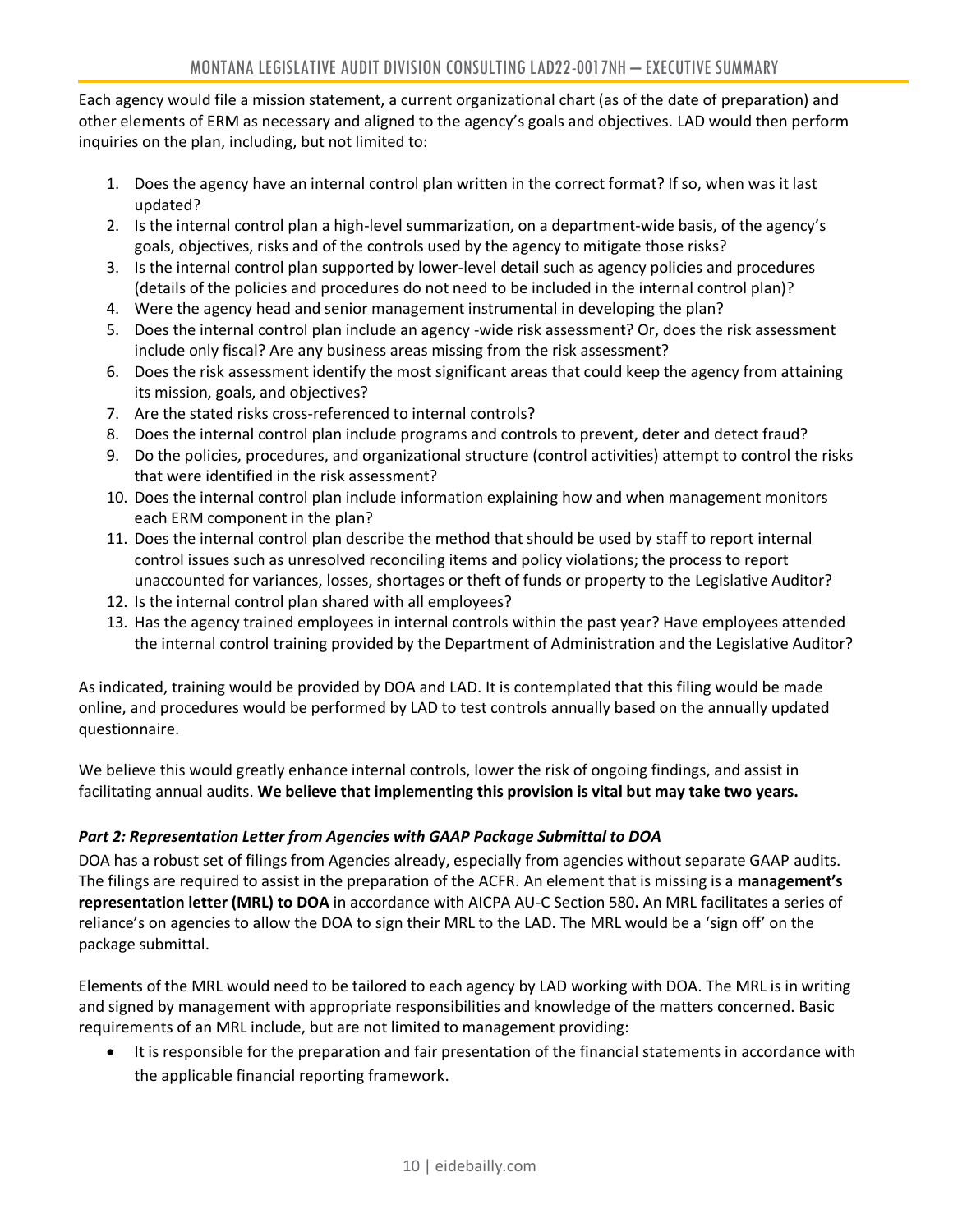- For the design, implementation, and maintenance of internal control relevant to the preparation and fair presentation of financial statements that are free from material misstatement, whether due to fraud or error.
- DOA and LAD with all relevant information and access, as agreed upon in the terms of the audit engagement.
- All transactions have been recorded and are reflected in the financial statements.
- Acknowledgement of its responsibility for the design, implementation, and maintenance of internal controls to prevent and detect fraud.
- It has disclosed to DOA and LAD the results of its assessment of the risk that the financial statements may be materially misstated because of fraud.
- It has disclosed to DOA and LAD its knowledge of fraud or suspected fraud affecting the entity involving management, employees who have significant roles in internal control, or others when the fraud could have a material effect on the financial statements and has disclosed to LAD and DOA its knowledge of any allegations of fraud or suspected fraud affecting the entity's financial statements communicated by employees, former employees, regulators or others.
- All instances of identified or suspected noncompliance with laws and regulations whose effects should be considered by management when preparing financial statements have been disclosed to the DOA and LAD.
- Whether it believes the effects of uncorrected misstatements are immaterial, individually and in the aggregate, to the financial statements as a whole. A summary of such items should be included in, or attached to, the written representation.
- All known actual or possible litigation and claims whose effects should be considered by management when preparing the financial statements have been disclosed to the auditor and accounted for and disclosed in accordance with the applicable financial reporting framework.
- It believes significant assumptions used by it in making accounting estimates are reasonable.
- It has disclosed to the DOA and LAD the identity of all the entity's related parties and all the related party relationships and transactions of which it is aware, and it has appropriately accounted for and disclosed such relationships and transactions.
- All events occurring after the date of the fiscal period end and for which the applicable financial reporting framework requires adjustment or disclosure have been adjusted or disclosed.

The date of the written representations should be as of the date of the submittal of the GAAP package by the Agency to DOA. It would be addressed to the DOA and made available to the LAD.

DOA can question the Agency about the elements of the GAAP package. If the elements change, management may sign an updated letter.

If DOA has concerns about the competence, integrity, ethical values or diligence of management or about management's commitment to, or enforcement of, these, the auditor should determine the effect that such concerns may have on the reliability of representations (oral or written) and audit evidence in general.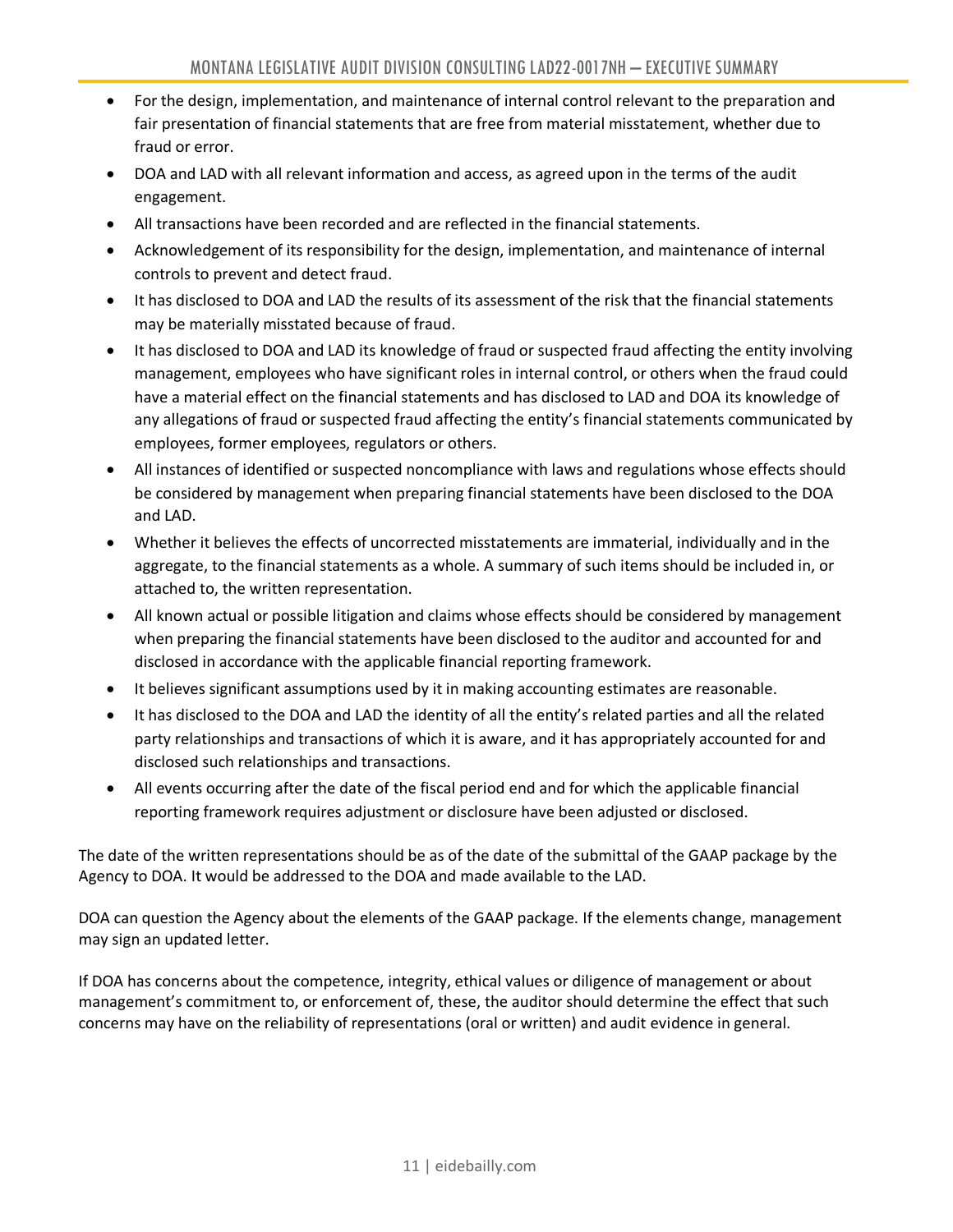If written representations are inconsistent with other evidence, LAD should perform audit procedures to attempt to resolve the matter. If the matter remains unresolved, LAD should reconsider the assessment of the competence, integrity, ethical values, or diligence of management or of management's commitment to, or enforcement of, these and should determine the effect that this may have on the reliability of representations (oral or written) and audit evidence in general.

If management does not provide one or more of the requested written representations, DOA and LAD should

- Discuss the matter with management.
- Reevaluate the integrity of management and evaluate the effect that this may have on the reliability of representations (oral or written) and audit evidence in general.
- Take appropriate actions, including determining the possible effect on the opinion in the auditor's report on the entire State.

#### <span id="page-11-0"></span>*Part 3: Budget to Actual Statements | Revenue and Expenditures for Each Agency Subject to Appropriation*

The Biennium budget contains provisions including sections delineating the beginning fund balance, the General Appropriations Act, inclusive of "HJR2" revenues and changes, "Non-HJR2" disbursements and executive proposals, other disbursements and ending fund balances. Legislative analysts also perform additional analysis on the budgetary line items once passed.

Agencies and the DLA have almost uniformly remarked that the financial schedules have outlived their efficacy. We have the following recommendation to increase accountability:

| Dollars except<br>where indicated                                                      | <b>Base</b> | <b>Statewide</b><br>Present Law | Present Law<br>Change<br>Packages | <b>New Proposal</b><br>Change<br><b>Packages</b> | Reimbursement<br>and Planned<br>Reversions | Total |
|----------------------------------------------------------------------------------------|-------------|---------------------------------|-----------------------------------|--------------------------------------------------|--------------------------------------------|-------|
| HJR <sub>2</sub> As<br>Approved for<br>Biennium                                        | \$          | \$                              | \$                                | \$                                               | \$                                         | \$    |
| Amendments<br>to Revenue<br><b>Budget</b>                                              |             |                                 |                                   |                                                  |                                            |       |
| Total of HJR2<br>and<br>Amendments                                                     | \$          | \$                              | \$                                | \$                                               | \$                                         | \$    |
| <b>Actual Revenue</b>                                                                  | \$          | \$                              | \$                                | \$                                               | \$                                         | \$    |
| <b>Dollar Variance</b><br>(Actual - Total<br>of HJR2 and<br>Amendments)                | \$          | \$                              | \$                                | \$                                               | \$                                         | \$    |
| Percentage<br>Variance<br>(Dollar<br>Variance /<br>Total of HJR2<br>and<br>Amendments) | %           | %                               | %                                 | %                                                | %                                          | %     |
| Analyses of<br>Variances more<br>than 5 Percent                                        | Text        | Text                            | Text                              | Text                                             | Text                                       | Text  |

A. *HJR2 Revenue Budget to Actual Analysis*: Each revenue source code that is more than 5% of total revenues in HJR2 would be analyzed with the following information: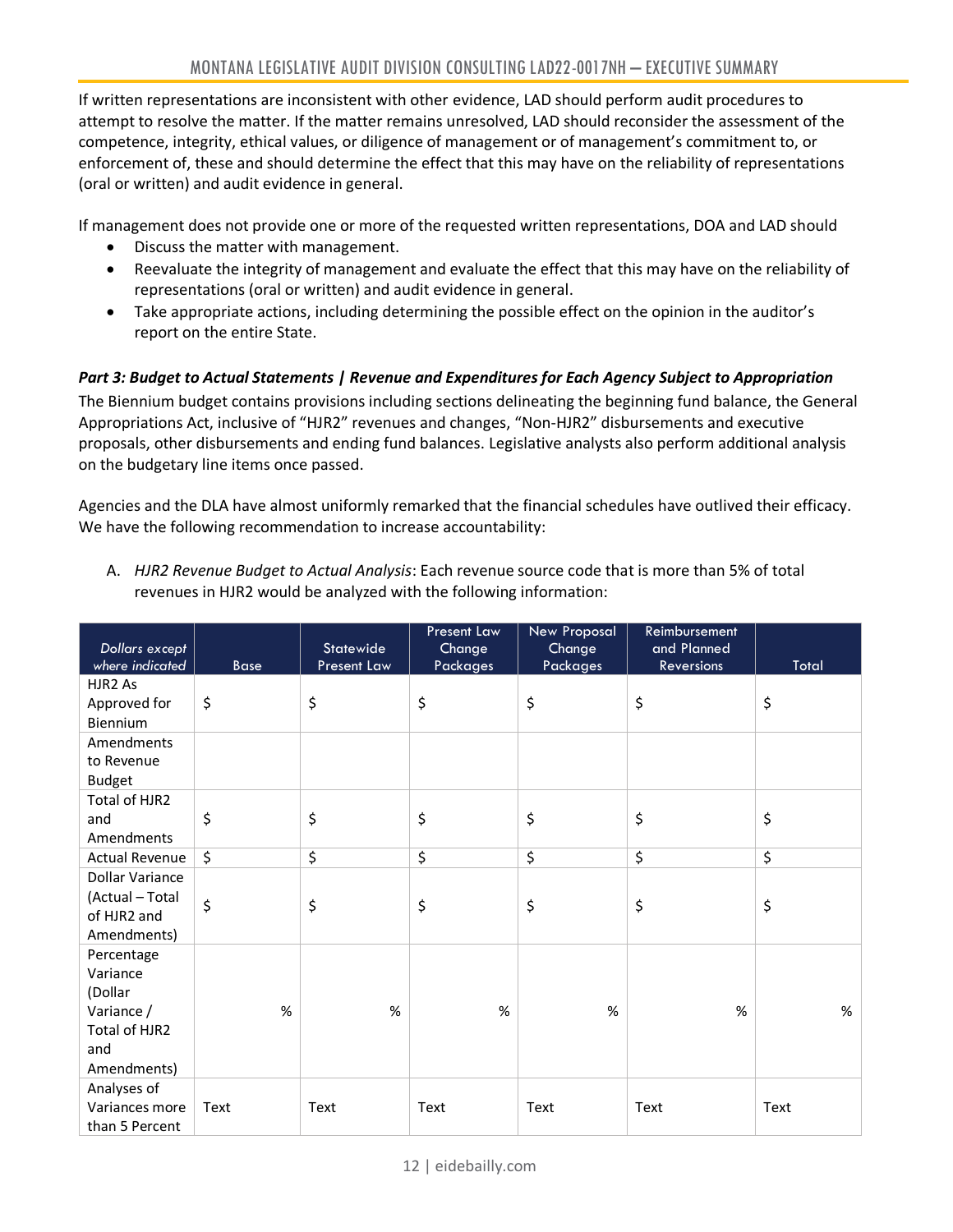B. *HJR2 Disbursements Budget to Actual Analysis:* Each appropriated line item would be analyzed similarly to revenue for each Agency as follows. The analyses would be limited to amounts where the dollar variance was more than 5% (over or underspending):

| <b>Dollars</b><br>except<br>where<br>indicated | <b>Biennium</b><br>Appropriated<br>Budget (A) | Amendments<br>to<br><b>Appropriated</b><br><b>Budget (B)</b> | Total<br>Appropriated<br><b>Budget (C)</b> | Dollar<br>Variance<br>$(C - A)$ | Actual<br>Spending<br>(D) | Dollar<br>Variance<br>$(D - C)$ | $\frac{0}{0}$<br>Variance | Analyses |
|------------------------------------------------|-----------------------------------------------|--------------------------------------------------------------|--------------------------------------------|---------------------------------|---------------------------|---------------------------------|---------------------------|----------|
| Program<br>(insert)                            | \$                                            | \$                                                           | \$                                         | \$                              | \$                        | \$                              | %                         | Text     |
| Program<br>(insert)                            | \$                                            | \$                                                           | \$                                         | \$                              | \$                        | \$                              | %                         | Text     |
| Program<br>(insert)                            | \$                                            | \$                                                           | \$                                         | \$                              | \$                        | \$                              | %                         | Text     |
| Program<br>(insert)                            | \$                                            | \$                                                           | \$                                         | \$                              | \$                        | \$                              | %                         | Text     |
| Program<br>(insert)                            | \$                                            | \$                                                           | \$                                         | \$                              | \$                        | \$                              | %                         | Text     |
| <b>Total</b>                                   | \$                                            |                                                              |                                            | \$                              | \$                        | \$                              | %                         |          |

C. *Analysis of Contracts That Do Not Lapse into the Following Fiscal Period:* A schedule would be included containing the following information on contracts that carryforward into the future biennium, that comprise beginning fund balance. Only contracts to vendors above \$10,000 would be included. No payments to individuals (such as employee payroll, retirees, or tax refunds) would be included individually:

|                                                  |                           |                                      | <b>Reported As:</b> |                   |           |          |                    |       |
|--------------------------------------------------|---------------------------|--------------------------------------|---------------------|-------------------|-----------|----------|--------------------|-------|
|                                                  | Contractor<br><b>Name</b> | Good(s) or<br>Service(s)<br>provided | Nonspendable        | <b>Restricted</b> | Committed | Assigned | Contract<br>Period | Total |
| Aggregated accrued<br>payroll and benefits       | N/A                       | Payroll and<br>benefits              |                     |                   |           |          | N/A                | \$    |
| Retiree payments                                 | N/A                       | Payments to<br>retirees              |                     |                   |           |          | N/A                | \$    |
| Other payments to<br>individuals                 | N/A                       | Payments to<br>beneficiaries         |                     |                   |           |          | N/A                | \$    |
| Balance of<br>inventory                          | N/A                       | Inventory                            |                     | N/A               | N/A       | N/A      | N/A                | \$    |
| Nonspendable<br>principal                        | N/A                       | Corpus of<br>Permanent<br>Funds      |                     | N/A               | N/A       | N/A      | N/A                | \$    |
| Long-term notes / receivables:                   |                           |                                      |                     |                   |           |          |                    |       |
| Payee 1                                          |                           |                                      |                     | N/A               | N/A       | N/A      |                    | \$    |
| Payee 2                                          |                           |                                      |                     | N/A               | N/A       | N/A      |                    | \$    |
| Payee 3                                          |                           |                                      |                     | N/A               | N/A       | N/A      |                    | \$    |
| Prepaid Expenses:                                |                           |                                      |                     | N/A               | N/A       | N/A      |                    |       |
| Contracts that are encumbered<br>above \$10,000: |                           |                                      |                     |                   |           |          |                    |       |
| Program (insert)                                 |                           |                                      |                     |                   |           |          |                    | \$    |
| Program (insert)                                 |                           |                                      |                     |                   |           |          |                    | \$    |
| Program (insert)                                 |                           |                                      |                     |                   |           |          |                    | \$    |
| Program (insert)                                 |                           |                                      |                     |                   |           |          |                    | \$    |
| <b>Total</b><br>\$                               |                           |                                      |                     |                   |           |          |                    |       |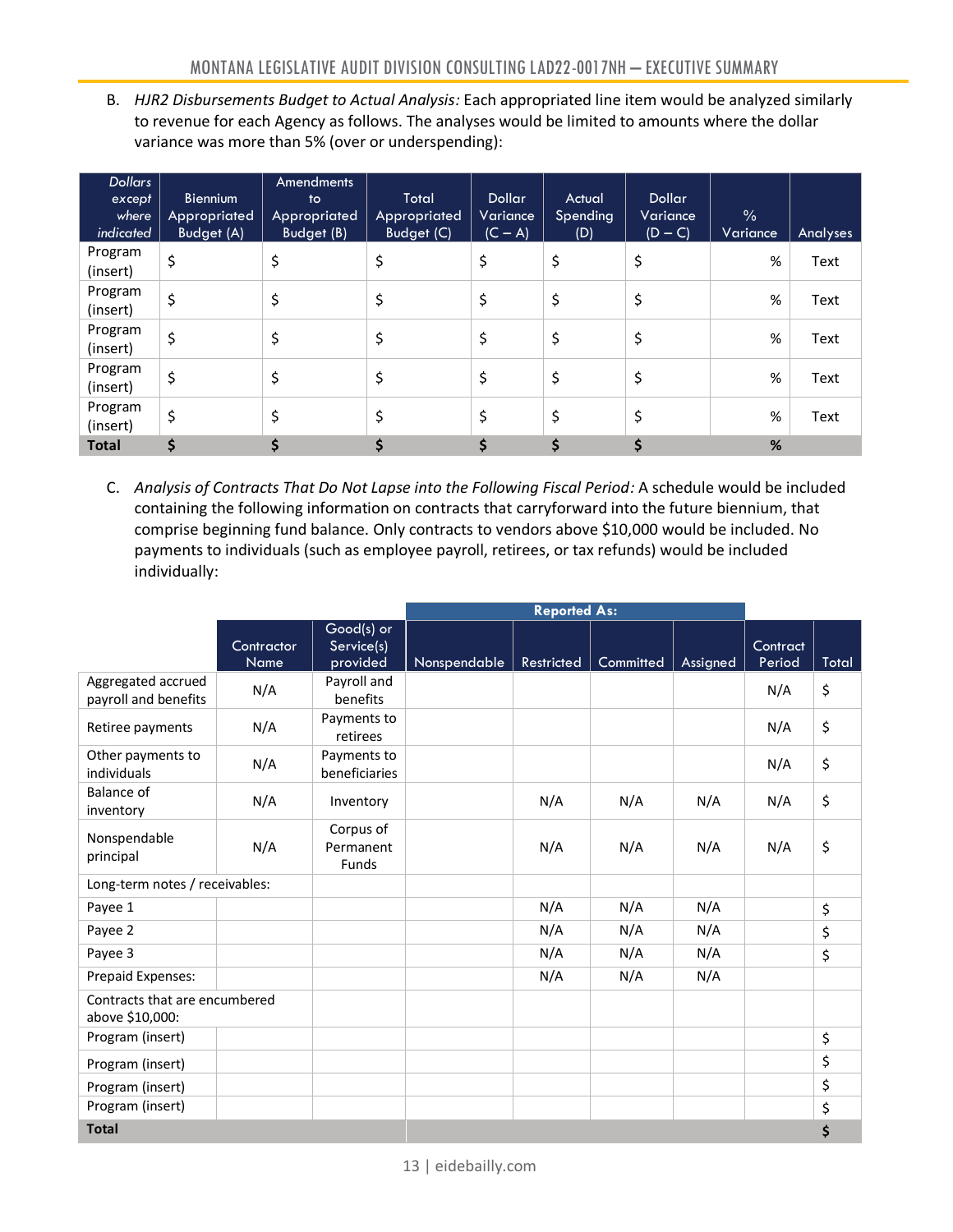On all schedules, the fundamental question of '*why'* would be answered. The analyses would be used for:

- The State's Management's Discussion and Analysis in the ACFR.
- The notes to Required Supplementary Information in a budget to actual schedule.
- Risk assessment for the following period's audits.
- Future appropriations.

Many states that Eide Bailly interacts with have similar GAAP packages and internal control questionnaires. We believe this is an important improvement and may alleviate the staffing constraints currently experienced. Lower-level engagements would occur based on risk. Further, materiality would adjust as materiality might no longer be established at each Agency.

## <span id="page-13-0"></span>Suggested Changes to MCA Requirements Contained in the Montana Legislative Audit Act

We have performed a legal analysis of the Montana Legislative Audit Act (Title 5, Chapter 13) of the MCA. Each section of the MCA was compared to existing sections of GAGAS and where warranted, other authoritative literature and best practices. Where changes are suggested, a reasoning for the change is also provided.

#### **Please note that Eide Bailly LLP is not a law firm. The changes suggested are based on our experience providing consultative services relating to the impact of laws and regulations on operations.**

Where changes may be warranted:

| <b>Existing Text</b>                                                                                                                                                                                                                                                                                                                                                          | <b>Potential Changes to Section</b><br>due to GAGAS                                                         | Why?                                                                                                   |  |  |  |  |  |  |
|-------------------------------------------------------------------------------------------------------------------------------------------------------------------------------------------------------------------------------------------------------------------------------------------------------------------------------------------------------------------------------|-------------------------------------------------------------------------------------------------------------|--------------------------------------------------------------------------------------------------------|--|--|--|--|--|--|
| 5-13-302. Appointment and qualifications.                                                                                                                                                                                                                                                                                                                                     |                                                                                                             |                                                                                                        |  |  |  |  |  |  |
| 1) (a) The committee shall appoint the<br>legislative auditor and set the legislative<br>auditor's salary in accordance with the<br>rules for classification and pay adopted<br>by the legislative council.                                                                                                                                                                   |                                                                                                             |                                                                                                        |  |  |  |  |  |  |
| (b) The legislative auditor's employment<br>may not be conditioned based on the<br>review, recommendation, or feedback of<br>a state agency. However, this subsection<br>$(1)(b)$ does not prevent the legislative<br>auditor from seeking feedback of state<br>agencies for the purposes of evaluating<br>the performance of employees of the<br>legislative audit division. | None required if the Deputy Legislative<br>Auditor is empowered to sign auditor's<br>reports. See 5-13-305. | GAGAS $4.10 - 4.11$ . Directors are<br>responsible for signing the report.<br>GAAS AU-C Section 220.09 |  |  |  |  |  |  |
| (c) A tie vote by the committee does not<br>negate approval of the legislative<br>auditor's continued employment after<br>initial appointment or reappointment.                                                                                                                                                                                                               |                                                                                                             |                                                                                                        |  |  |  |  |  |  |
| The legislative auditor shall hold a degree<br>from an accredited college or university<br>with a major in accounting or an allied<br>field and shall have at least 2 years'                                                                                                                                                                                                  |                                                                                                             |                                                                                                        |  |  |  |  |  |  |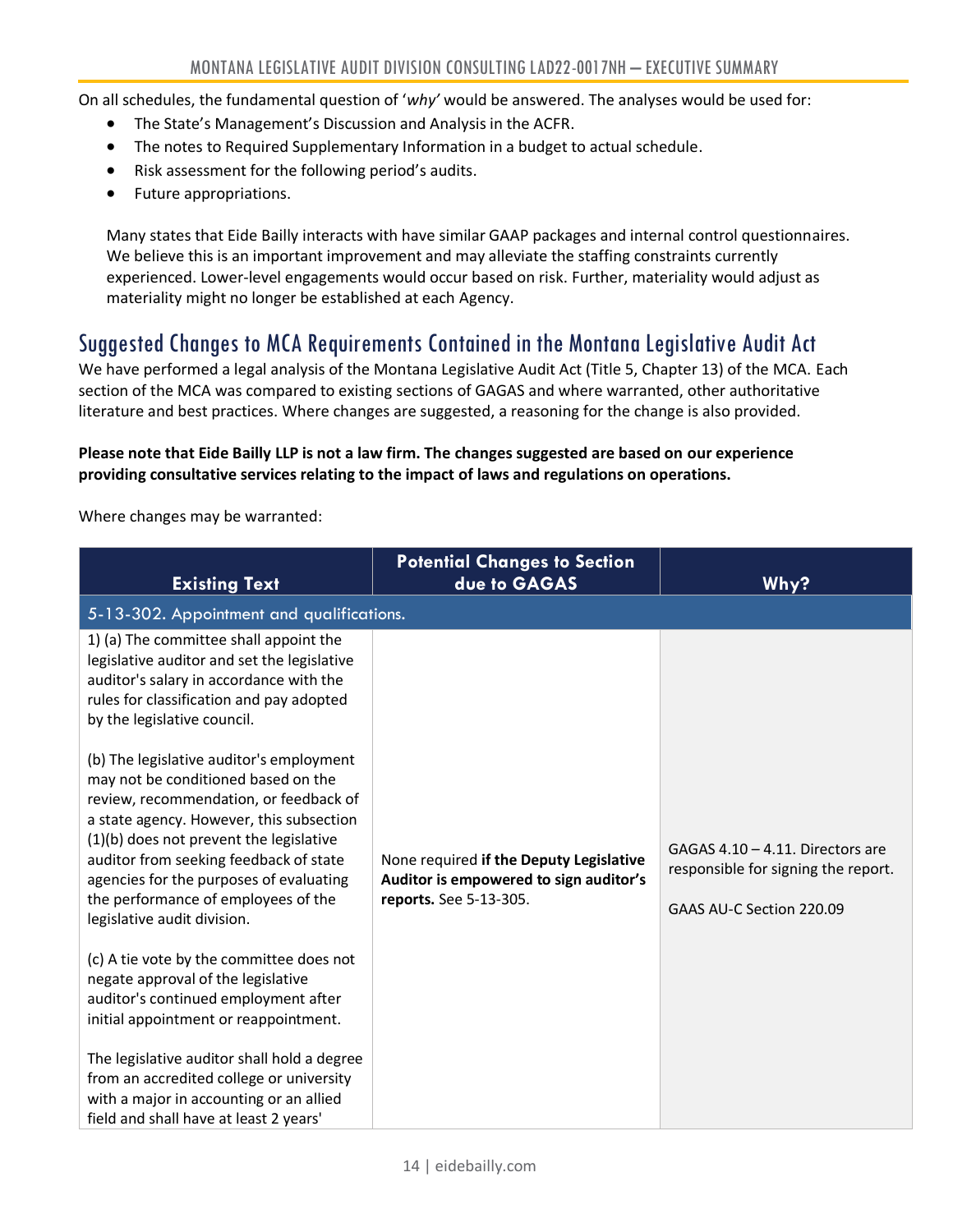| <b>Existing Text</b>                                                                                                                                                                                                                                                      | <b>Potential Changes to Section</b><br>due to GAGAS                                                                                                                                                                                                                                                                                                                                                                                                                                                                                                                                                                                                                                                                                                                                                                                                                                                            | Why?                                                                                                                                                                                                                                                                                                                                                                                                                                                                                   |
|---------------------------------------------------------------------------------------------------------------------------------------------------------------------------------------------------------------------------------------------------------------------------|----------------------------------------------------------------------------------------------------------------------------------------------------------------------------------------------------------------------------------------------------------------------------------------------------------------------------------------------------------------------------------------------------------------------------------------------------------------------------------------------------------------------------------------------------------------------------------------------------------------------------------------------------------------------------------------------------------------------------------------------------------------------------------------------------------------------------------------------------------------------------------------------------------------|----------------------------------------------------------------------------------------------------------------------------------------------------------------------------------------------------------------------------------------------------------------------------------------------------------------------------------------------------------------------------------------------------------------------------------------------------------------------------------------|
| experience in the field of governmental<br>accounting and auditing.                                                                                                                                                                                                       |                                                                                                                                                                                                                                                                                                                                                                                                                                                                                                                                                                                                                                                                                                                                                                                                                                                                                                                |                                                                                                                                                                                                                                                                                                                                                                                                                                                                                        |
| 5-13-304. Powers and duties.                                                                                                                                                                                                                                              |                                                                                                                                                                                                                                                                                                                                                                                                                                                                                                                                                                                                                                                                                                                                                                                                                                                                                                                |                                                                                                                                                                                                                                                                                                                                                                                                                                                                                        |
| The legislative auditor shall:<br>(1) conduct a financial and compliance<br>audit of every state agency every 2 years<br>covering the 2-year period since the last<br>audit, unless otherwise required by state<br>law;                                                   | We suggest the following edits:<br>The legislative auditor shall:<br>(1) conduct a financial and compliance<br>engagement audit of every state agency<br>annually every 2 years covering the 2-<br>year period since the last audit, unless<br>otherwise required by state law; The<br>legislative auditor may engage<br>specialists, including, but not limited<br>to, qualified, independent, certified<br>public accounting firms to perform<br>these provisions to the extent deemed<br>prudent and necessary by the<br>legislative auditor. The engagements<br>shall be based on provisions of<br><b>Government Auditing Standards and</b><br><b>Generally Accepted Auditing Standards,</b><br>as amended from time to time. The<br>extent of procedures performed at a<br>state agency shall be based on an<br>annual risk assessment with<br>procedures developed in accordance<br>with such standards. | Though Title 2, Code of Federal<br>Regulations, Part 200.504 allows<br>biennial audits if the state<br>performed audits as such prior to<br>January 1, 1987, only Montana and<br>North Dakota remain. Due to the<br>biennial nature, the state and all<br>audits are presumed to be a high<br>risk, despite risk assessment per<br>$200.520(a)$ .<br>Further, attestation engagements<br>(examinations, agreed-upon<br>procedures etc.,) may be more<br>prudent for small departments. |
| (2) conduct an audit to meet the<br>standards and accomplish the objectives<br>required in 5-13-308 whenever the<br>legislative auditor determines it<br>necessary and shall advise the members<br>of the legislative audit committee;                                    | (2) conduct an engagement audit to<br>meet the standards and accomplish the<br>objectives required in 5-13-308<br>whenever the legislative auditor<br>determines it necessary and shall advise<br>the members of the legislative audit<br>committee;                                                                                                                                                                                                                                                                                                                                                                                                                                                                                                                                                                                                                                                           | Allows the hiring of specialists and<br>outsourcing as needed to perform<br>engagements where expertise is<br>needed. (Also in 5-13-305-1).<br>Aligns MCA to changes in GAGAS<br>and GAAS, which may be amended                                                                                                                                                                                                                                                                        |
| (3) make a complete written report of<br>each audit. A copy of each report must<br>be furnished to the department of<br>administration, the state agency that was<br>audited, each member of the committee,<br>and the legislative services division.                     | (3) make a complete written report of<br>each engagement audit. A copy of each<br>report must be furnished to the<br>department of administration, the state<br>agency that was audited, each member<br>of the committee, and the legislative<br>services division.                                                                                                                                                                                                                                                                                                                                                                                                                                                                                                                                                                                                                                            | from time to time.<br>Allows engagements to be<br>determined by the legislative<br>auditor based on annual risk<br>assessments based on internal<br>controls questionnaire filed<br>annually and other procedures<br>(see other sections).                                                                                                                                                                                                                                             |
| (4) report immediately in writing to the<br>attorney general and the governor any<br>apparent violation of penal statutes<br>disclosed by the audit of a state agency<br>and furnish the attorney general with all<br>information available relative to the<br>violation; | (4) report immediately in writing to the<br>attorney general and the governor any<br>apparent violation of penal statutes<br>disclosed by the engagement involving<br>audit of a state agency and furnish the<br>attorney general with all information<br>available relative to the violation;                                                                                                                                                                                                                                                                                                                                                                                                                                                                                                                                                                                                                 |                                                                                                                                                                                                                                                                                                                                                                                                                                                                                        |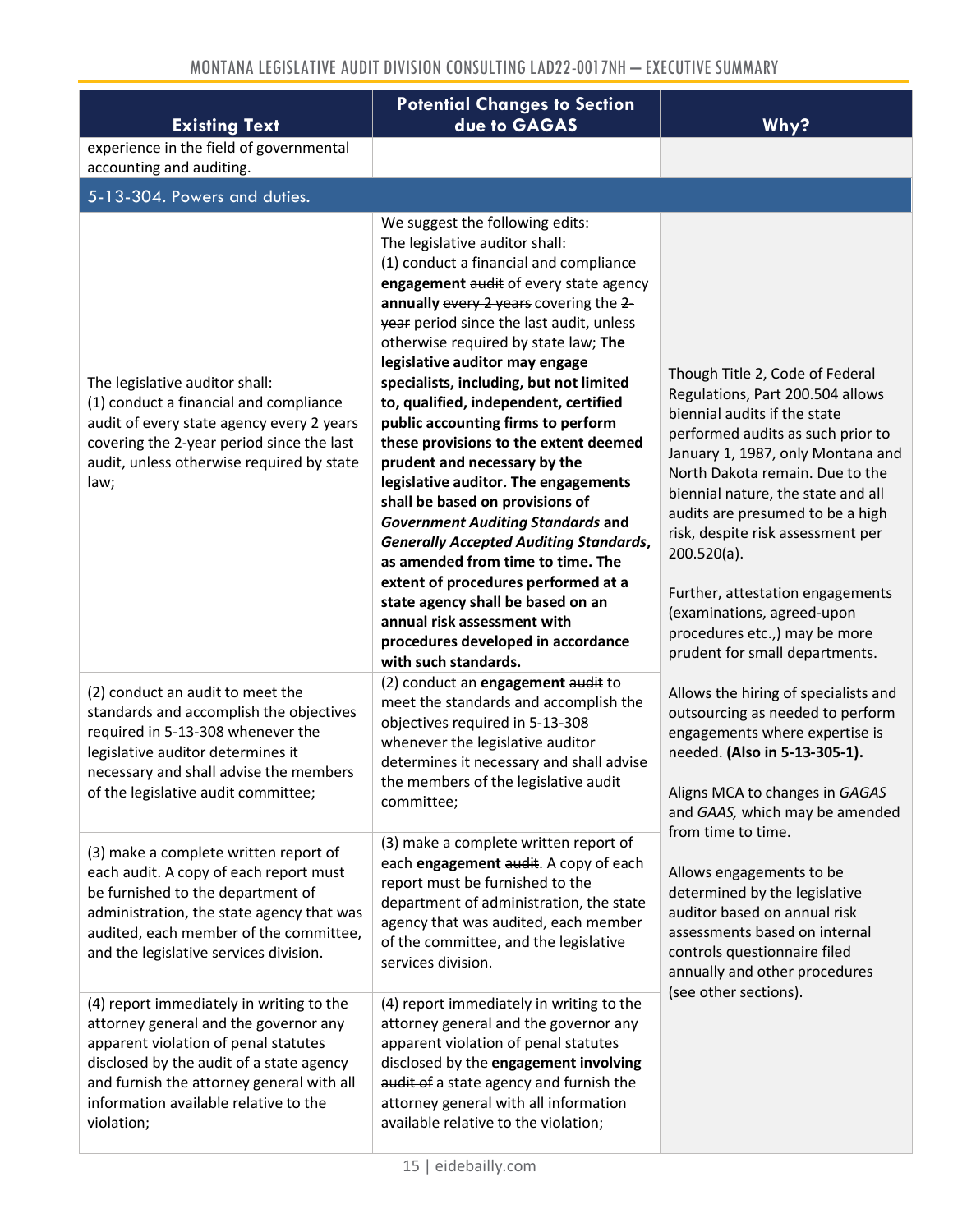| <b>Existing Text</b>                                                                                                                                                                                                                                                                                                                                                                                                                                              | <b>Potential Changes to Section</b><br>due to GAGAS                                                                                                                                                                                                                                                                                                                                                                                                                                                        | Why? |
|-------------------------------------------------------------------------------------------------------------------------------------------------------------------------------------------------------------------------------------------------------------------------------------------------------------------------------------------------------------------------------------------------------------------------------------------------------------------|------------------------------------------------------------------------------------------------------------------------------------------------------------------------------------------------------------------------------------------------------------------------------------------------------------------------------------------------------------------------------------------------------------------------------------------------------------------------------------------------------------|------|
| (5) report immediately in writing to the<br>governor any instances of misfeasance,<br>malfeasance, or nonfeasance by a state<br>officer or employee disclosed by the<br>audit of a state agency;                                                                                                                                                                                                                                                                  | (5) report immediately in writing to the<br>governor any instances of misfeasance,<br>malfeasance, or nonfeasance by a state<br>officer or employee disclosed by the<br>engagement involving audit of a state<br>agency;                                                                                                                                                                                                                                                                                   |      |
| (6) report immediately to the<br>commissioner of political practices any<br>instances of apparent violations of the<br>state code of ethics provided for in Title<br>2, chapter 2, part 1;                                                                                                                                                                                                                                                                        | $(6)$ – no changes needed.                                                                                                                                                                                                                                                                                                                                                                                                                                                                                 |      |
| 7) report immediately to the surety upon<br>the bond of an official or employee when<br>an audit discloses a shortage in the<br>accounts of the official or employee.<br>Failure to notify the surety does not<br>release the surety from any obligation<br>under the bond                                                                                                                                                                                        | $(7)$ – no changes needed.                                                                                                                                                                                                                                                                                                                                                                                                                                                                                 |      |
| (8) have the authority to audit records of<br>organizations and individuals receiving<br>grants from or on behalf of the state to<br>determine that the grants are<br>administered in accordance with the<br>grant terms and conditions. Whenever a<br>state agency enters into an agreement to<br>grant resources under its control to<br>others, the agency shall obtain the<br>written consent of the grantee to the<br>audit provided for in this subsection. | (8) - have the authority to perform an<br>engagement involving the audit records<br>of organizations and individuals<br>receiving grants from or on behalf of the<br>state to determine that the grants are<br>administered in accordance with the<br>grant terms and conditions. Whenever a<br>state agency enters into an agreement<br>to grant resources under its control to<br>others, the agency shall obtain the<br>written consent of the grantee to the<br>audit provided for in this subsection. |      |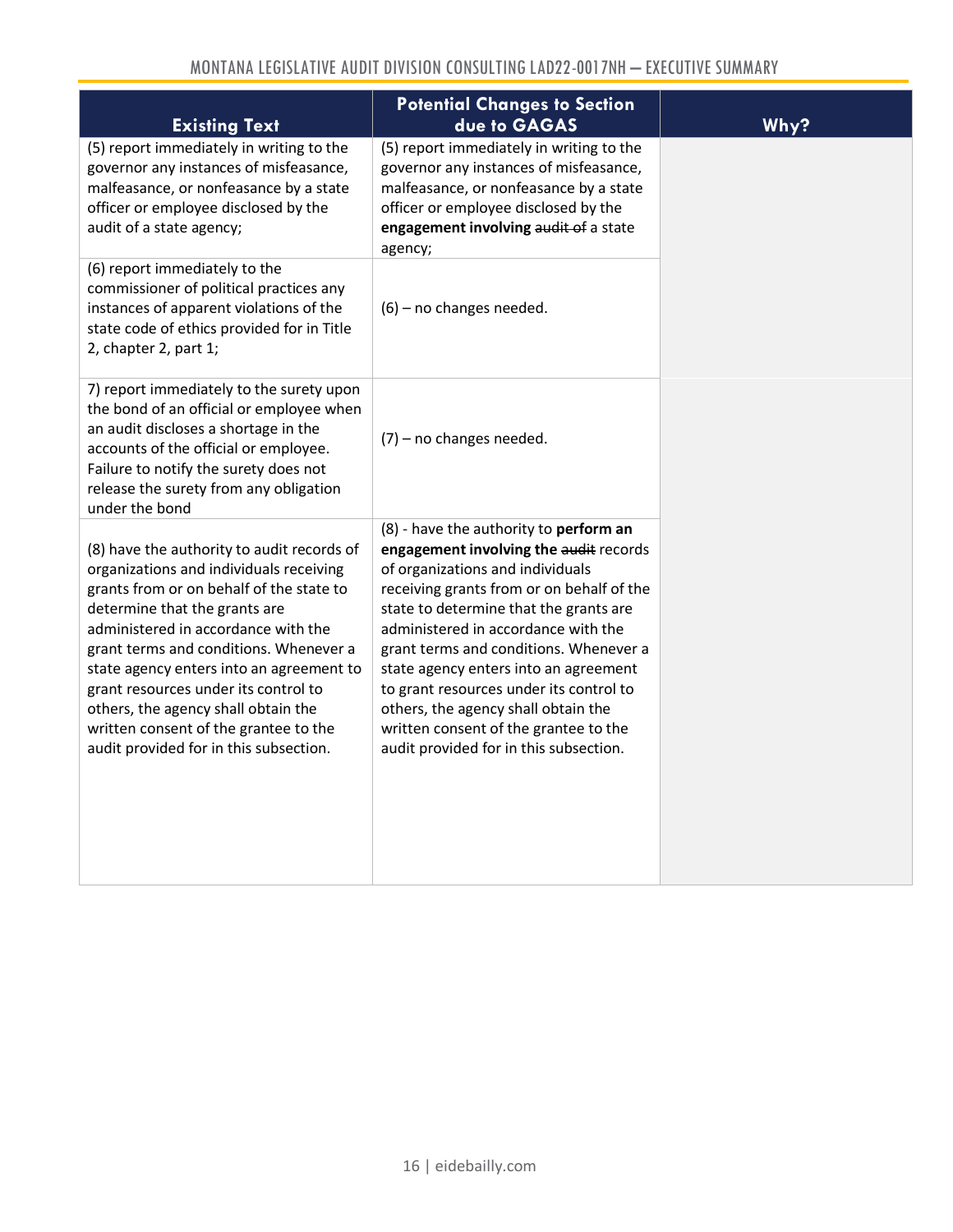| MONTANA LEGISLATIVE AUDIT DIVISION CONSULTING LAD22-0017NH - EXECUTIVE SUMMARY                                                                                                                                                                                                                                                                                                                                                                                                                                                                                                                                                                                                                                                  |                                                                                                                                                                                                                                                                                                                                                                                                                                                                                                                                                                                                                                                                                                                                                                              |                                                                                                                                                                                                                                                                                                                            |  |  |  |
|---------------------------------------------------------------------------------------------------------------------------------------------------------------------------------------------------------------------------------------------------------------------------------------------------------------------------------------------------------------------------------------------------------------------------------------------------------------------------------------------------------------------------------------------------------------------------------------------------------------------------------------------------------------------------------------------------------------------------------|------------------------------------------------------------------------------------------------------------------------------------------------------------------------------------------------------------------------------------------------------------------------------------------------------------------------------------------------------------------------------------------------------------------------------------------------------------------------------------------------------------------------------------------------------------------------------------------------------------------------------------------------------------------------------------------------------------------------------------------------------------------------------|----------------------------------------------------------------------------------------------------------------------------------------------------------------------------------------------------------------------------------------------------------------------------------------------------------------------------|--|--|--|
| <b>Existing Text</b>                                                                                                                                                                                                                                                                                                                                                                                                                                                                                                                                                                                                                                                                                                            | <b>Potential Changes to Section</b><br>due to GAGAS                                                                                                                                                                                                                                                                                                                                                                                                                                                                                                                                                                                                                                                                                                                          | Why?                                                                                                                                                                                                                                                                                                                       |  |  |  |
|                                                                                                                                                                                                                                                                                                                                                                                                                                                                                                                                                                                                                                                                                                                                 | 5-13-305. Employees, consultants, and legal counsel - background checks - cure for impairment.                                                                                                                                                                                                                                                                                                                                                                                                                                                                                                                                                                                                                                                                               |                                                                                                                                                                                                                                                                                                                            |  |  |  |
| The legislative auditor may appoint and<br>define the duties of employees and<br>consultants who are necessary to carry<br>out the provisions of this chapter within<br>the limitations of legislative<br>appropriations. The legislative auditor<br>shall set the pay for employees in<br>accordance with the rules for<br>classification and pay adopted by the<br>legislative council. The legislative auditor<br>may employ legal counsel to conduct<br>proceedings under this chapter.<br>(a) The legislative auditor may not<br>employ a prospective employee to<br>conduct or supervise audits without<br>conducting or having conducted a<br>background check on the prospective<br>employee. The background check must | 1) The legislative auditor may appoint<br>and define the duties of employees and<br>consultants who are necessary to carry<br>out the provisions of this chapter within<br>the limitations of legislative<br>appropriations. The legislative auditor<br>shall set the pay for employees in<br>accordance with the rules for<br>classification and pay adopted by the<br>legislative council but may also<br>recommend adjustments to national<br>averages as needed to the legislative<br>audit council, based on information<br>from the National State Auditors<br>Association and / or a compensation<br>study performed by a human resources<br>consultant hired by the Legislature. The<br>legislative auditor may employ legal<br>counsel to conduct proceedings under | The legislative auditor's pay and<br>the deputy legislative auditor's pay<br>is lower than national averages.<br>Other provisions in terms of hiring<br>consultants align to 5-13-304<br>suggested changes.                                                                                                                |  |  |  |
| include a state and federal fingerprint-<br>based check by the Montana department<br>of justice and the federal bureau of<br>investigation. When reporting the results<br>of the background check, the Montana<br>department of justice shall specifically<br>report any previous conviction of the<br>prospective employee for embezzlement<br>or other financial crimes. The purpose of<br>the background and fingerprint checks is<br>to determine whether the prospective<br>employee is an appropriate person to<br>audit the records of one or more state<br>agencies or programs.                                                                                                                                        | this chapter.<br><b>New Subsection</b><br>(4) The legislative auditor shall<br>establish a function responsible for<br>policies and procedures for monitoring<br>the Division's System of Quality<br><b>Control, training Division and state</b><br>agency personnel in matters salient to<br>the Legislative Audit Division's<br>functions and engagements,<br>monitoring continuing professional<br>education and licensure of employees<br>and providing technical assistance to<br>state agencies as needed. The function                                                                                                                                                                                                                                                | Responds to a frequent concern of<br>state agencies and enhances the<br>leadership responsibilities of LAD<br>as outlined in GAGAS $5.02 - 5.07$ ,<br>as well as 3.71 for technical<br>assistance. Currently, the function<br>is established within the office and<br>management, but this strengthens<br>the positioning. |  |  |  |

**shall be managed independently of all other functions of the Legislative Audit Division and report to the legislative auditor and the legislative audit** 

**committee. The director of the function shall issue an annual report of the System of Quality Control and other matters in this subsection to the legislative auditor and the legislative audit committee, along with corrective** 

(3) The legislative auditor shall inform the legislative council and the legislative audit committee in writing of

(b) A copy of the results of the background check must be delivered to the legislative auditor. If the legislative auditor determines, based upon the results of the background and fingerprint checks, that a prospective employee is not an appropriate person to audit one or more state agencies or programs, the legislative auditor may not employ the

prospective employee.

**actions taken.**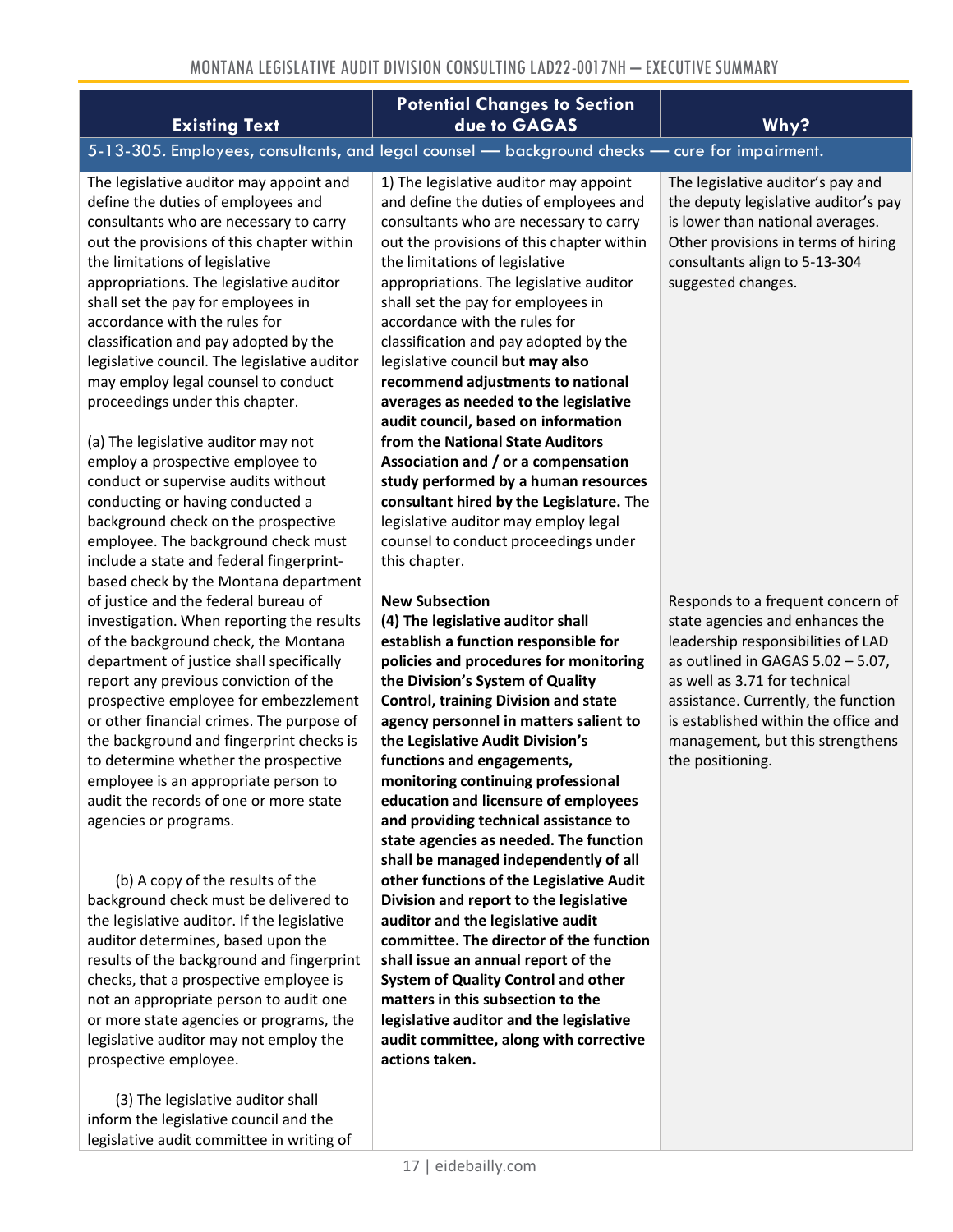| <b>Existing Text</b>                                                                                                                                                                                                                                                                                                                                                                                                                                                                                                                                                                                                                                                                                                                                       | <b>Potential Changes to Section</b><br>due to GAGAS | Why? |
|------------------------------------------------------------------------------------------------------------------------------------------------------------------------------------------------------------------------------------------------------------------------------------------------------------------------------------------------------------------------------------------------------------------------------------------------------------------------------------------------------------------------------------------------------------------------------------------------------------------------------------------------------------------------------------------------------------------------------------------------------------|-----------------------------------------------------|------|
| an administrative policy or rule adopted<br>under 5-11-105 that may impair the<br>independence of the division, along with<br>a statement of the reasons for the<br>opinion and suggested changes to cure<br>the impairment. The legislative council<br>shall review the rule in question and<br>adopt a revision that is generally<br>applicable to the legislative branch and<br>that is designed to cure the impairment.<br>While the impairment exists, the<br>legislative audit committee may adopt a<br>specific exemption to the questioned rule<br>that states the alternative rule to be<br>employed under the exemption. If<br>prepared, a compilation of written<br>reports must be provided to the<br>legislature in accordance with 5-11-210. |                                                     |      |

#### 5-13-308. Audit standards and objectives.

The objectives of financial compliance, performance, and information system audits of state agencies or their programs conducted by the legislative auditor are formulated, defined, and conducted in accordance with industry standards established for auditing to determine whether:

(1) the agency is carrying out only those activities or programs authorized by the legislature and is conducting them efficiently, effectively, and in accordance with legislative intent;

(2) expenditures are made only in furtherance of authorized activities and in accordance with the requirements of applicable laws and regulations;

(3) the agency collects and accounts properly for all revenues and receipts arising from its activities;

(4) the assets, including information technology, of the agency or in its custody are adequately safeguarded and controlled and utilized in an efficient manner;

(5) reports and financial statements by the agency to the governor, the legislature, and central control agencies disclose fully the nature and scope of the The objectives of financial compliance, performance, and information system audits of state agencies or their programs conducted by the legislative auditor are formulated, defined, and conducted in accordance with industry standards established for auditing to determine whether **the agency is complying with applicable laws and regulations issued by the State of Montana, including compliance with approved budgets, along with relevant provisions of generally accepted accounting principles for governments as well as the relevant provisions of compliance contained in federal awards and / or Title 2, Code of Federal Regulations, Part 200, or other relevant federal regulation.**:

(1) the agency is carrying out only those activities or programs authorized by the legislature and is conducting them efficiently, effectively, and in accordance with legislative intent; (2) expenditures are made only in

furtherance of authorized activities and in accordance with the requirements of applicable laws and regulations;

Aligns to *Government Auditing Standards* and *Generally Accepted Auditing Standards* is contained in 5-13-304, this aligns to elements contained in GAAP, laws, regulations, and other salient provisions.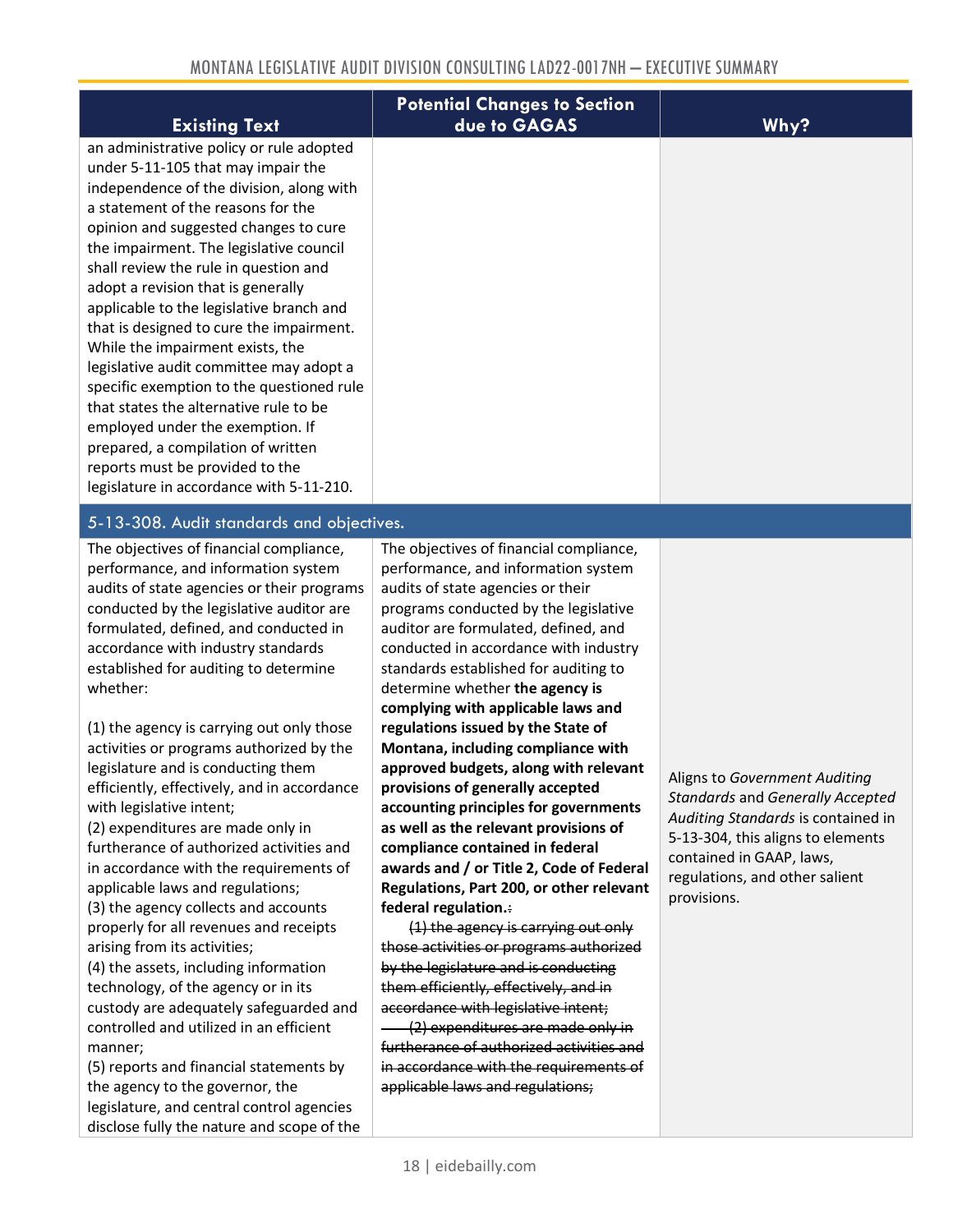| <b>Existing Text</b>                                                                                                                                                                                                                                                                                                                                                                                                                                                                                                                                                                                                                                                                                                           | <b>Potential Changes to Section</b><br>due to GAGAS                                                                                                                                                                                                                                                                                                                                                                                                                                                                                                                      | Why?                                          |  |  |  |
|--------------------------------------------------------------------------------------------------------------------------------------------------------------------------------------------------------------------------------------------------------------------------------------------------------------------------------------------------------------------------------------------------------------------------------------------------------------------------------------------------------------------------------------------------------------------------------------------------------------------------------------------------------------------------------------------------------------------------------|--------------------------------------------------------------------------------------------------------------------------------------------------------------------------------------------------------------------------------------------------------------------------------------------------------------------------------------------------------------------------------------------------------------------------------------------------------------------------------------------------------------------------------------------------------------------------|-----------------------------------------------|--|--|--|
| activities conducted and provide a proper<br>basis for evaluating the agency's<br>operations.                                                                                                                                                                                                                                                                                                                                                                                                                                                                                                                                                                                                                                  | (3) the agency collects and accounts<br>properly for all revenues and receipts<br>arising from its activities;<br>(4) the assets, including information<br>technology, of the agency or in its<br>custody are adequately safeguarded and<br>controlled and utilized in an efficient<br>manner;<br>(5) reports and financial statements<br>by the agency to the governor, the<br>legislature, and central control agencies<br>disclose fully the nature and scope of<br>the activities conducted and provide a<br>proper basis for evaluating the agency's<br>operations. |                                               |  |  |  |
| 5-13-309. Information from state agencies                                                                                                                                                                                                                                                                                                                                                                                                                                                                                                                                                                                                                                                                                      |                                                                                                                                                                                                                                                                                                                                                                                                                                                                                                                                                                          |                                               |  |  |  |
| (1) All state agencies shall aid and assist<br>the legislative auditor in the auditing of<br>books, accounts, activities, and records.<br>(2) The legislative auditor may examine<br>at any time the books, accounts,<br>activities, and records, confidential or<br>otherwise, of a state agency. This section<br>may not be construed as authorizing the<br>publication of information prohibited by<br>law.<br>(3) The head of each state agency shall<br>immediately notify both the attorney<br>general and the legislative auditor in<br>writing upon the discovery of any theft,<br>actual or suspected, involving state<br>money or property under that agency's<br>control or for which the agency is<br>responsible. | (1) All state agencies shall aid and assist<br>the legislative auditor in the auditing of<br>books, accounts, activities, and records,<br>or the legislative auditor's appointed<br>specialists or independent public<br>accounting firm.                                                                                                                                                                                                                                                                                                                                | Clarification - ties to previous<br>sections. |  |  |  |
| 5-13-311. Legislative auditor to establish and maintain toll-free number for reporting fraud, waste, and<br>abuse - procedures.                                                                                                                                                                                                                                                                                                                                                                                                                                                                                                                                                                                                |                                                                                                                                                                                                                                                                                                                                                                                                                                                                                                                                                                          |                                               |  |  |  |

| (1) The legislative auditor shall establish<br>and maintain a toll-free telephone<br>number for Montana residents to report<br>fraud, waste, and abuse in state<br>government. The legislative auditor shall<br>review all telephone calls received at the<br>toll-free number and maintain a record<br>of each call. The legislative auditor shall:<br>(a) analyze and verify the<br>information received from each<br>telephone call; or | (1) The legislative auditor shall establish<br>and maintain a toll-free telephone<br>number for Montana residents to report<br>fraud, waste, and abuse in state<br>government. The toll-free telephone<br>number should be monitored<br>continuously either by personnel of the<br>legislative auditor's quality control<br>division or a specialist or an<br>independent certified public accounting | The 'whistleblower hotline' is<br>currently only staffed from 7AM to<br>2PM MT Monday to Friday.<br>Reports are often generated<br>outside of those times. By<br>outsourcing monitoring,<br>independence is maintained. |
|--------------------------------------------------------------------------------------------------------------------------------------------------------------------------------------------------------------------------------------------------------------------------------------------------------------------------------------------------------------------------------------------------------------------------------------------|-------------------------------------------------------------------------------------------------------------------------------------------------------------------------------------------------------------------------------------------------------------------------------------------------------------------------------------------------------------------------------------------------------|-------------------------------------------------------------------------------------------------------------------------------------------------------------------------------------------------------------------------|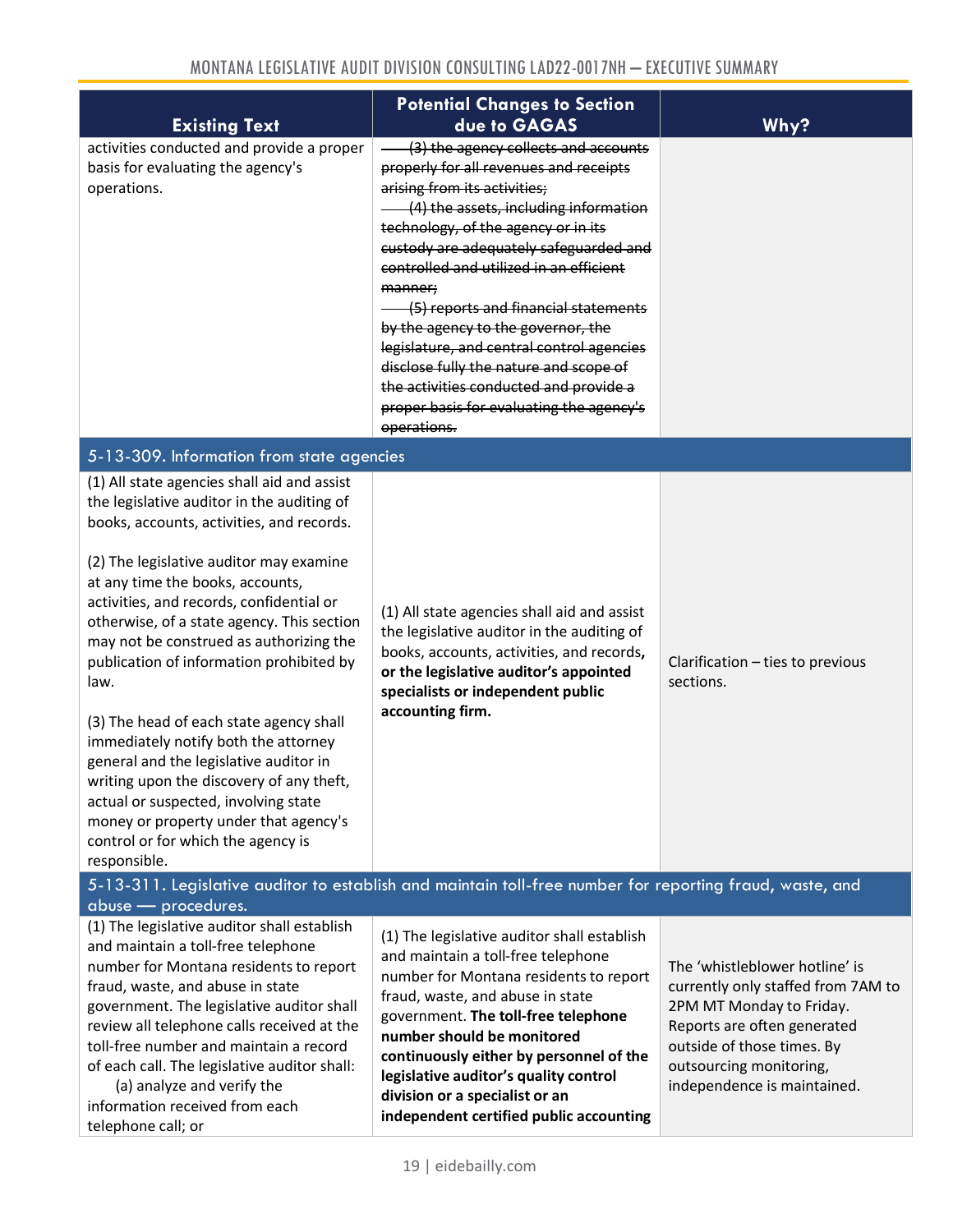| <b>Existing Text</b>                                                                                                                                                                                                                                                                                                                                                                                                                                                                                                                                                                                                                   | <b>Potential Changes to Section</b><br>due to GAGAS | Why? |
|----------------------------------------------------------------------------------------------------------------------------------------------------------------------------------------------------------------------------------------------------------------------------------------------------------------------------------------------------------------------------------------------------------------------------------------------------------------------------------------------------------------------------------------------------------------------------------------------------------------------------------------|-----------------------------------------------------|------|
| (b) refer the information for<br>appropriate action to the agency that is<br>or appears to be the subject of the call.<br>(2) A state agency that receives<br>information referred to it by the<br>legislative auditor pursuant to this<br>section shall take adequate and<br>appropriate action to investigate and<br>remedy any fraud, waste, or abuse<br>discovered as a result of the referral. The<br>agency shall report in writing to the<br>legislative auditor concerning the results<br>of its investigation and those measures<br>taken to correct any fraud, waste, or<br>abuse discovered as a result of the<br>referral. | firm that can facilitate continuous<br>monitoring.  |      |
| (3) Information received at the toll-free<br>number is confidential until the time that<br>the legislative auditor or other<br>appropriate agency determines the<br>validity of the information and takes<br>corrective action. After the legislative<br>auditor or other appropriate agency<br>takes action to verify the fraud, waste, or<br>abuse complained of and takes any<br>corrective action, information concerning<br>the subject of the complaint and the<br>remedy, if any, is public information<br>unless precluded by law.                                                                                             |                                                     |      |
| (4) The legislative auditor shall, as<br>directed by the legislative audit<br>committee, periodically report to the<br>committee on:<br>(a) the use of the toll-free number;<br>(b) the results of the reviews,<br>verifications, and referrals; and<br>(c) any corrective actions taken by<br>the appropriate agencies.                                                                                                                                                                                                                                                                                                               |                                                     |      |
| (5) Information received at the toll-free<br>number concerning a governmental<br>entity other than state government may<br>be referred by the legislative auditor to<br>an appropriate federal, state, or local<br>government agency.                                                                                                                                                                                                                                                                                                                                                                                                  |                                                     |      |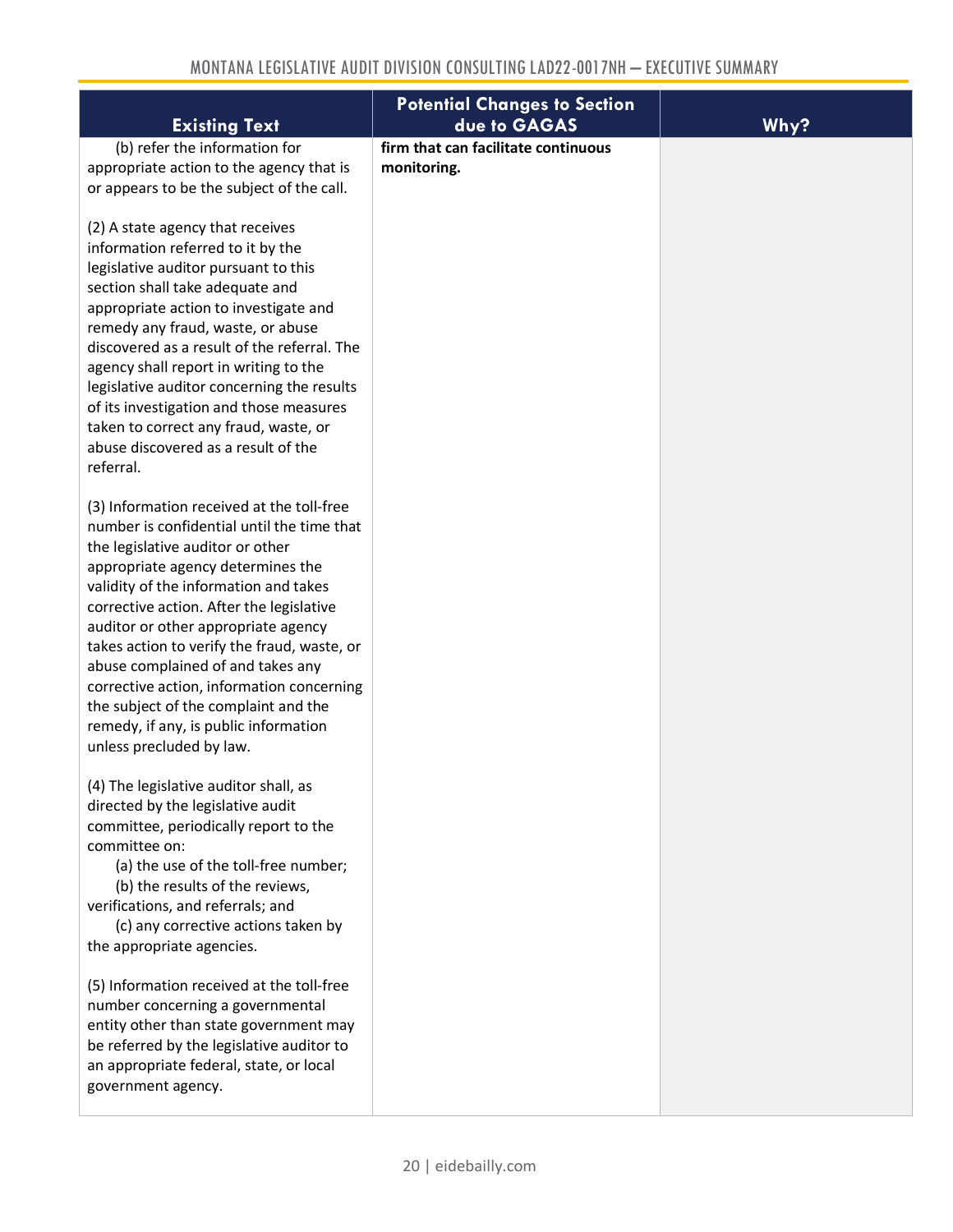| <b>Existing Text</b>                                                           | <b>Potential Changes to Section</b><br>due to GAGAS                               | Why?                              |
|--------------------------------------------------------------------------------|-----------------------------------------------------------------------------------|-----------------------------------|
| (6) (a) If the legislative auditor                                             |                                                                                   |                                   |
| determines that as a result of a review                                        |                                                                                   |                                   |
| and verification or referral pursuant to                                       |                                                                                   |                                   |
| this section, a waste of state resources                                       |                                                                                   |                                   |
| has occurred, the legislative auditor shall                                    |                                                                                   |                                   |
| report the matter in writing to the                                            |                                                                                   |                                   |
| legislative fiscal analyst.                                                    |                                                                                   |                                   |
| (b) Upon completion of the                                                     |                                                                                   |                                   |
| investigation, the legislative auditor shall                                   |                                                                                   |                                   |
| provide a copy of the report to the                                            |                                                                                   |                                   |
| legislature in accordance with 5-11-210.                                       |                                                                                   |                                   |
| Confidential or personal information                                           |                                                                                   |                                   |
| must be redacted.                                                              |                                                                                   |                                   |
|                                                                                |                                                                                   |                                   |
| (7) The legislative auditor shall advertise                                    |                                                                                   |                                   |
| the existence and purpose of the toll-free<br>number in an appropriate manner. |                                                                                   |                                   |
|                                                                                |                                                                                   |                                   |
| 5-13-313. Audit selection based on risk.                                       |                                                                                   |                                   |
| (1) In selecting and prioritizing the                                          | (1) In selecting and prioritizing the                                             |                                   |
| agencies or programs for audit under 5-                                        | agencies or programs for audit under 5-                                           |                                   |
| 13-304, the legislative auditor shall                                          | 13-304, the legislative auditor shall                                             |                                   |
| consider the agency's or program's                                             | consider the agency's or program's                                                |                                   |
| financial, operational, and technological                                      | financial, operational, and technological                                         |                                   |
| risks associated with meeting its<br>intended purpose, goals, objectives, and  | risks associated with meeting its<br>intended purpose, goals, objectives, and     |                                   |
| legal mandates.                                                                | legal mandates, as well as applicable                                             |                                   |
|                                                                                | provisions of Government Auditing                                                 |                                   |
|                                                                                | Standards, Title 2 Code of Federal                                                |                                   |
|                                                                                | <b>Regulations Part 200 and Generally</b>                                         |                                   |
|                                                                                | <b>Accepted Auditing Standards.</b>                                               |                                   |
|                                                                                | (2) To aid in identifying agencies                                                |                                   |
| (2) To aid in identifying agencies and                                         | and programs for audit, the committee                                             |                                   |
| programs for audit, the committee shall,                                       | shall, before July 1 of each odd-                                                 | Simplifies section and allows for |
| before July 1 of each odd-numbered                                             | numbered year, request that the                                                   | updating of standards due to      |
| year, request that the governor, the                                           | governor, the board of regents, and the                                           | alignment.                        |
| board of regents, and the judiciary                                            | judiciary furnish the committee with a                                            |                                   |
| furnish the committee with a list of any                                       | list of any recommendations for                                                   |                                   |
| recommendations for agencies and                                               | agencies and programs within the                                                  |                                   |
| programs within the governor's, board of                                       | governor's, board of regents', or                                                 |                                   |
| regents', or judiciary's respective<br>jurisdiction to be considered for audit | judiciary's respective jurisdiction to be<br>considered for audit during the next |                                   |
| during the next biennium pursuant to                                           | biennium pursuant to this chapter. The                                            |                                   |
| this chapter. The list may be prioritized                                      | list may be prioritized and must set                                              |                                   |
| and must set forth the reasons for                                             | forth the reasons for recommending                                                |                                   |
| recommending each agency or program                                            | each agency or program to be                                                      |                                   |
| to be considered based on the risk                                             | considered based on the risk criteria in                                          |                                   |
| criteria in subsection (1).                                                    | subsection (1).                                                                   |                                   |
| (3) The legislative auditor shall review the                                   | (3) The legislative auditor shall                                                 |                                   |
| lists, suggestions from legislators and                                        | review the lists, suggestions from                                                |                                   |
| legislative committees, staff                                                  | legislators and legislative committees,                                           |                                   |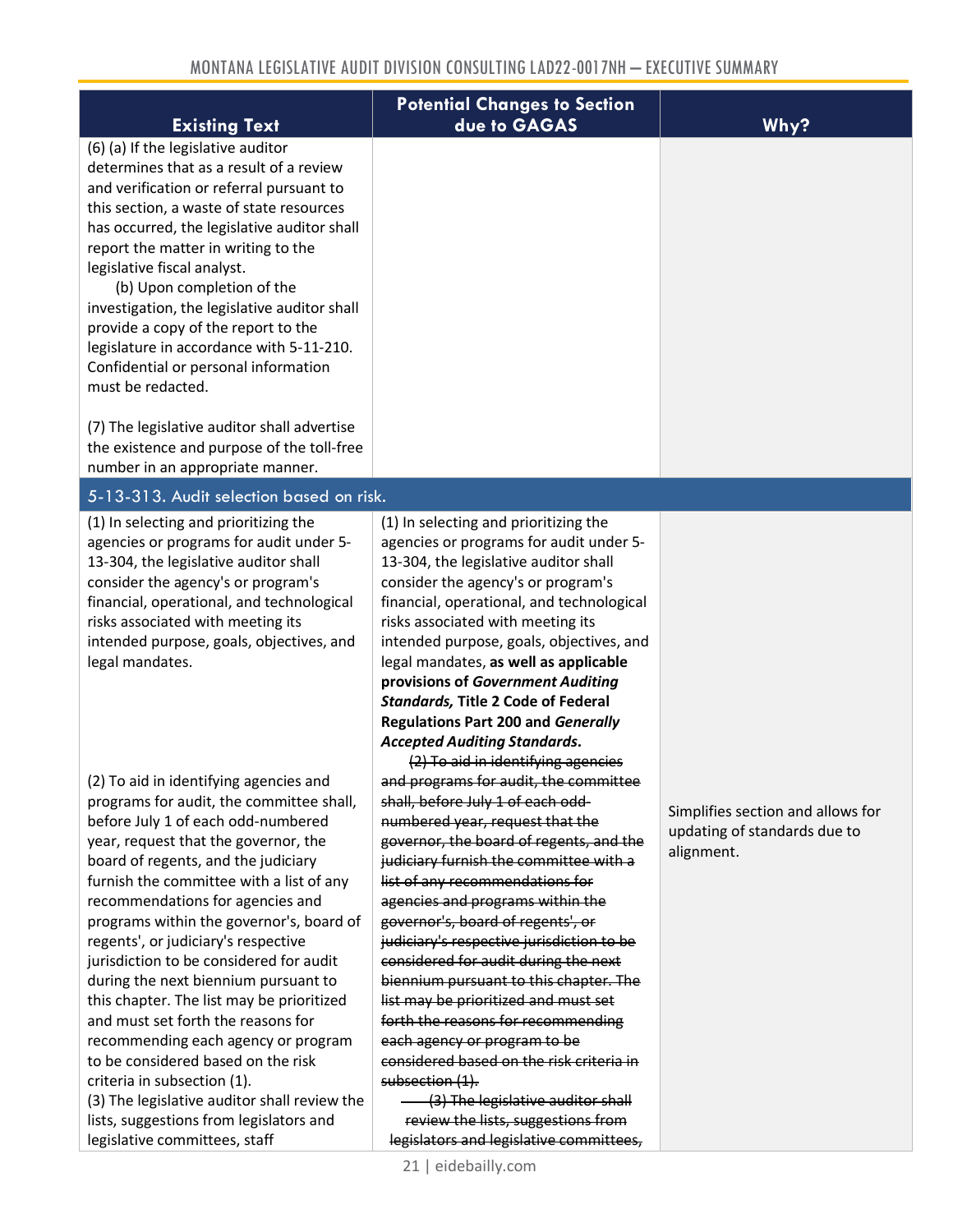| <b>Existing Text</b>                                                                                   | <b>Potential Changes to Section</b><br>due to GAGAS                                                                                                                                                                                                                                                                                                                                                                                                                                                                                                                                                                                                                                                                                                                                                                                                                                                                                                                                                                                                                                                                                                                                                                                                                                                                                                                                                                                                                                                                                     | Why?                                                                                                                                                                                                                                        |
|--------------------------------------------------------------------------------------------------------|-----------------------------------------------------------------------------------------------------------------------------------------------------------------------------------------------------------------------------------------------------------------------------------------------------------------------------------------------------------------------------------------------------------------------------------------------------------------------------------------------------------------------------------------------------------------------------------------------------------------------------------------------------------------------------------------------------------------------------------------------------------------------------------------------------------------------------------------------------------------------------------------------------------------------------------------------------------------------------------------------------------------------------------------------------------------------------------------------------------------------------------------------------------------------------------------------------------------------------------------------------------------------------------------------------------------------------------------------------------------------------------------------------------------------------------------------------------------------------------------------------------------------------------------|---------------------------------------------------------------------------------------------------------------------------------------------------------------------------------------------------------------------------------------------|
| recommendations, and any other<br>relevant information and consult with<br>the committee as necessary. | staff recommendations, and any other<br>relevant information and consult with<br>the committee as necessary.                                                                                                                                                                                                                                                                                                                                                                                                                                                                                                                                                                                                                                                                                                                                                                                                                                                                                                                                                                                                                                                                                                                                                                                                                                                                                                                                                                                                                            |                                                                                                                                                                                                                                             |
| $\overline{5} - 13 - 315$                                                                              |                                                                                                                                                                                                                                                                                                                                                                                                                                                                                                                                                                                                                                                                                                                                                                                                                                                                                                                                                                                                                                                                                                                                                                                                                                                                                                                                                                                                                                                                                                                                         |                                                                                                                                                                                                                                             |
| <b>New Section</b>                                                                                     | The following internal control standards<br>shall define the<br>minimum level of quality acceptable for<br>internal control systems in operation<br>throughout the various state agencies<br>and shall constitute the criteria against<br>which such internal control systems will<br>be evaluated.<br>Internal control systems for the various<br>state agencies shall be developed in<br>accordance with<br>internal control guidelines established<br>by the Department of Administration in<br>coordination with the Legislative<br>Auditor.<br>The Agency head shall certify in a format<br>acceptable to the Department of<br>Administration and the Legislative<br>Auditor as follows:<br>(A) Internal control systems of the<br>agency are to be clearly documented<br>and readily available for examination.<br>Objectives for each of these standards<br>are to be identified or developed for<br>each agency activity and are to be<br>logical; applicable and<br>complete. Documentation of the<br>agency's internal control systems should<br>include (1) internal control procedures,<br>(2) internal control accountability<br>systems and (3), identification of the<br>operating cycles. Documentation of the<br>agency's<br>internal control systems should appear<br>in management directives,<br>administrative policy, and accounting<br>policies, procedures and manuals.<br>(B) All transactions and other significant<br>events are to be promptly recorded,<br>clearly documented, and properly<br>classified. | This establishes a basic set of<br>internal controls with responsibility<br>at state agencies. The Department<br>of Administration will work with<br>the legislative auditor to provide<br>for the questionnaire, testing and<br>reporting. |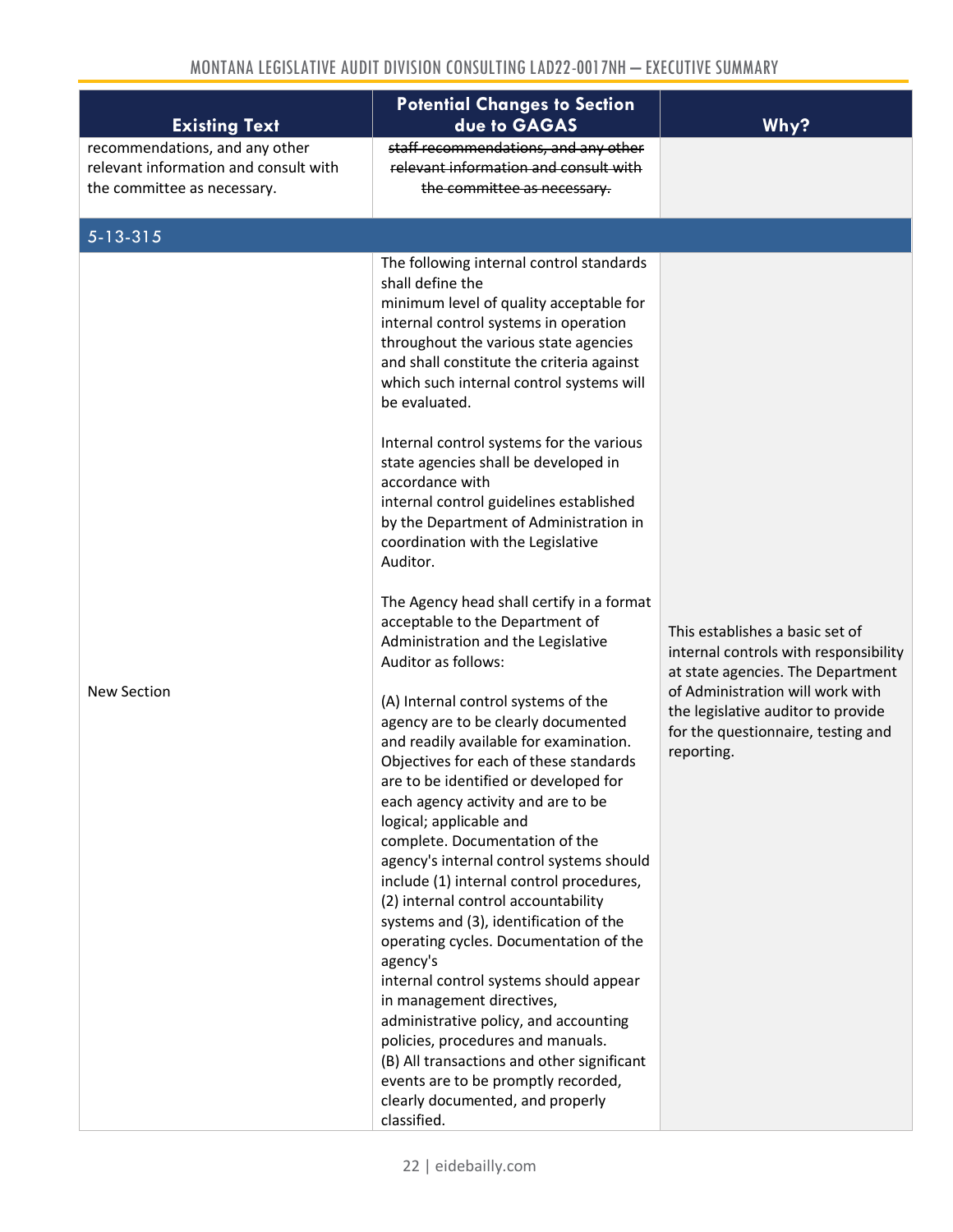|                      | <b>Potential Changes to Section</b>                                   |      |
|----------------------|-----------------------------------------------------------------------|------|
| <b>Existing Text</b> | due to GAGAS                                                          | Why? |
|                      | Documentation of a transaction or                                     |      |
|                      | event should include the entire process                               |      |
|                      | or life cycle of the transaction or event,                            |      |
|                      | including (1) the initiation or                                       |      |
|                      | authorization of the transaction or                                   |      |
|                      | event, (2) all aspects of the transaction                             |      |
|                      | while in process and (3), the final                                   |      |
|                      | classification in summary records.                                    |      |
|                      | (C) Transactions and other significant                                |      |
|                      | events are to be authorized and                                       |      |
|                      | executed only by persons acting within                                |      |
|                      | the scope of their authority.                                         |      |
|                      | Authorizations should be clearly                                      |      |
|                      | communicated to managers and                                          |      |
|                      | employees and should include the                                      |      |
|                      | specific conditions and terms under                                   |      |
|                      | which authorizations are to be made.                                  |      |
|                      | (D) Key duties and responsibilities                                   |      |
|                      | including (1) authorizing, approving, and                             |      |
|                      | recording transactions, (2) issuing and                               |      |
|                      | receiving assets, (3) making payments                                 |      |
|                      | and (4), reviewing or auditing                                        |      |
|                      | transactions, should be assigned                                      |      |
|                      | systematically to a number of<br>individuals to insure that effective |      |
|                      | checks and balances exist.                                            |      |
|                      | (E) Qualified and continuous supervision                              |      |
|                      | is to be provided to ensure that internal                             |      |
|                      | control objectives are achieved. The                                  |      |
|                      | duties of the supervisor in carrying out                              |      |
|                      | this responsibility shall include (1)                                 |      |
|                      | clearly communicating the duties,                                     |      |
|                      | responsibilities and accountabilities                                 |      |
|                      | assigned to each staff member, (2)                                    |      |
|                      | systematically reviewing each member's                                |      |
|                      | work to the extent necessary and (3),                                 |      |
|                      | approving work at critical points to                                  |      |
|                      | ensure that work flows as intended.                                   |      |
|                      | (F) Access to resources and records is to                             |      |
|                      | be limited to authorized individuals as                               |      |
|                      | determined by the agency head.                                        |      |
|                      | Restrictions on access to resources will                              |      |
|                      | depend upon the vulnerability of the                                  |      |
|                      | resource and the perceived risk of loss,                              |      |
|                      | both of which shall be periodically                                   |      |
|                      | assessed. The agency head shall be                                    |      |
|                      | responsible for maintaining                                           |      |
|                      | accountability for the custody and use                                |      |
|                      | of resources and shall assign qualified                               |      |
|                      | individuals for that purpose. Periodic                                |      |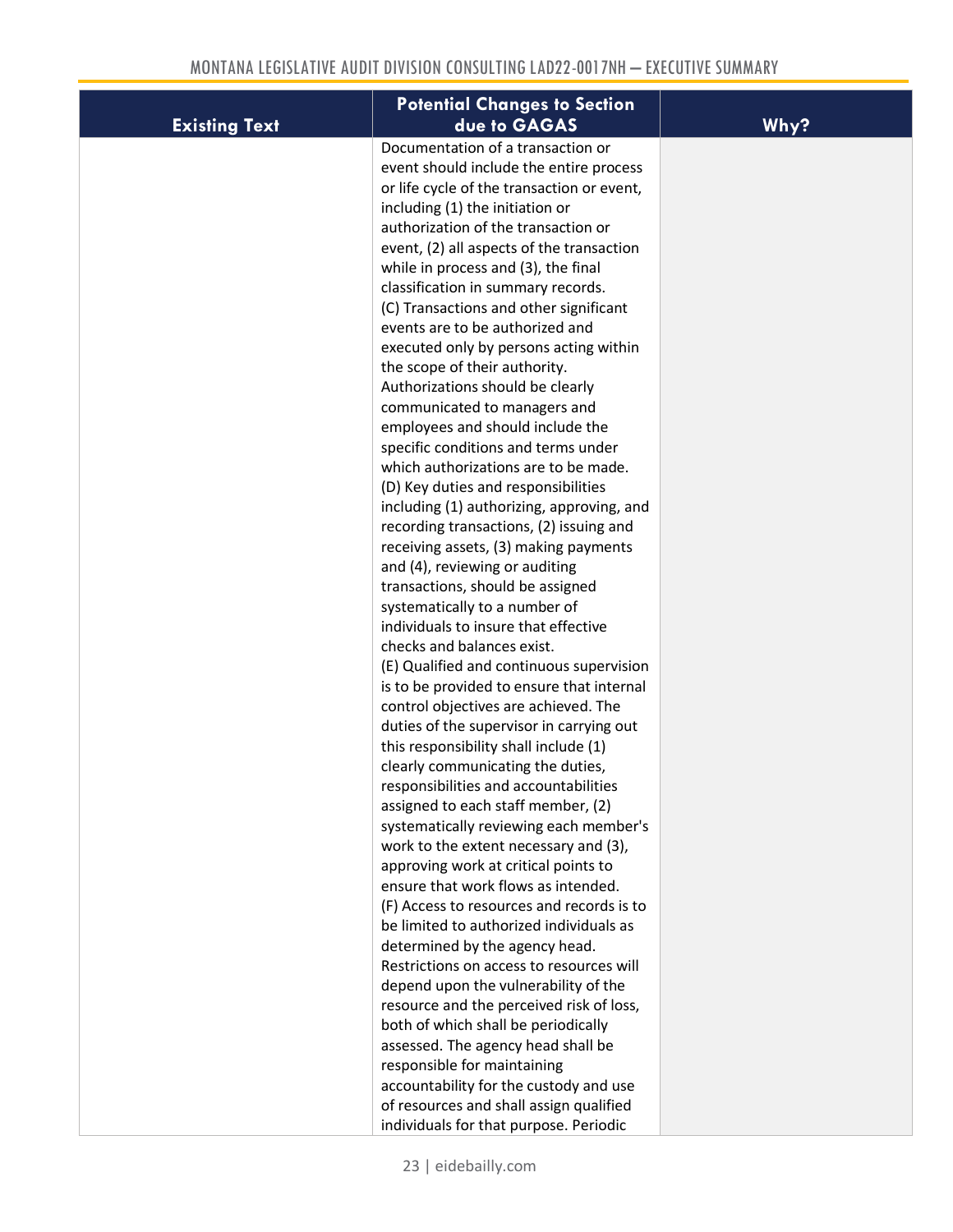|                      | <b>Potential Changes to Section</b>                                         |      |
|----------------------|-----------------------------------------------------------------------------|------|
| <b>Existing Text</b> | due to GAGAS                                                                | Why? |
|                      | comparison shall be made between the                                        |      |
|                      | resources and the recorded                                                  |      |
|                      | accountability of the resources to                                          |      |
|                      | reduce the risk of unauthorized use or                                      |      |
|                      | loss and protect against waste and                                          |      |
|                      | wrongful acts. The vulnerability and                                        |      |
|                      | value of the agency resources shall                                         |      |
|                      | determine the frequency of this                                             |      |
|                      | comparison. Within each agency there                                        |      |
|                      | shall be an official, equivalent in title or                                |      |
|                      | rank to an assistant or deputy to the                                       |      |
|                      | agency head, whose responsibility, in                                       |      |
|                      | addition to their regularly assigned                                        |      |
|                      | duties, shall be to ensure that the                                         |      |
|                      | agency has written documentation of its                                     |      |
|                      | internal accounting and administrative                                      |      |
|                      | control system on file. Said official shall,                                |      |
|                      | annually, or more often as conditions                                       |      |
|                      | warrant, evaluate the effectiveness of                                      |      |
|                      | the agency's internal control system,                                       |      |
|                      | and establish and implement changes                                         |      |
|                      | necessary to ensure the continued                                           |      |
|                      | integrity of the system. Said official shall                                |      |
|                      | in the performance of his duties ensure                                     |      |
|                      | that: (1) the documentation of all                                          |      |
|                      | internal control systems is readily                                         |      |
|                      | available for examination by the                                            |      |
|                      | Department of Administration and the                                        |      |
|                      | legislative auditor, (2) the results of                                     |      |
|                      | audits and recommendations to                                               |      |
|                      | improve agency internal controls are                                        |      |
|                      | promptly evaluated by the agency                                            |      |
|                      | management, (3) timely and                                                  |      |
|                      | appropriate corrective actions are                                          |      |
|                      | effected by the agency management in                                        |      |
|                      | response to an audit and (4), all actions                                   |      |
|                      | determined by the agency management<br>as necessary to correct or otherwise |      |
|                      | resolve matters will be addressed by the                                    |      |
|                      | agency in their budgetary request to the                                    |      |
|                      | legislature. All unaccounted-for                                            |      |
|                      | variances, losses, shortages or thefts of                                   |      |
|                      | funds or property shall be immediately                                      |      |
|                      | reported to the legislative auditor, who                                    |      |
|                      | shall review the matter to determine                                        |      |
|                      | the amount involved which shall be                                          |      |
|                      | reported to appropriate management                                          |      |
|                      | and law enforcement officials. Said                                         |      |
|                      | auditor shall also determine the internal                                   |      |
|                      | control weakness that contributed to or                                     |      |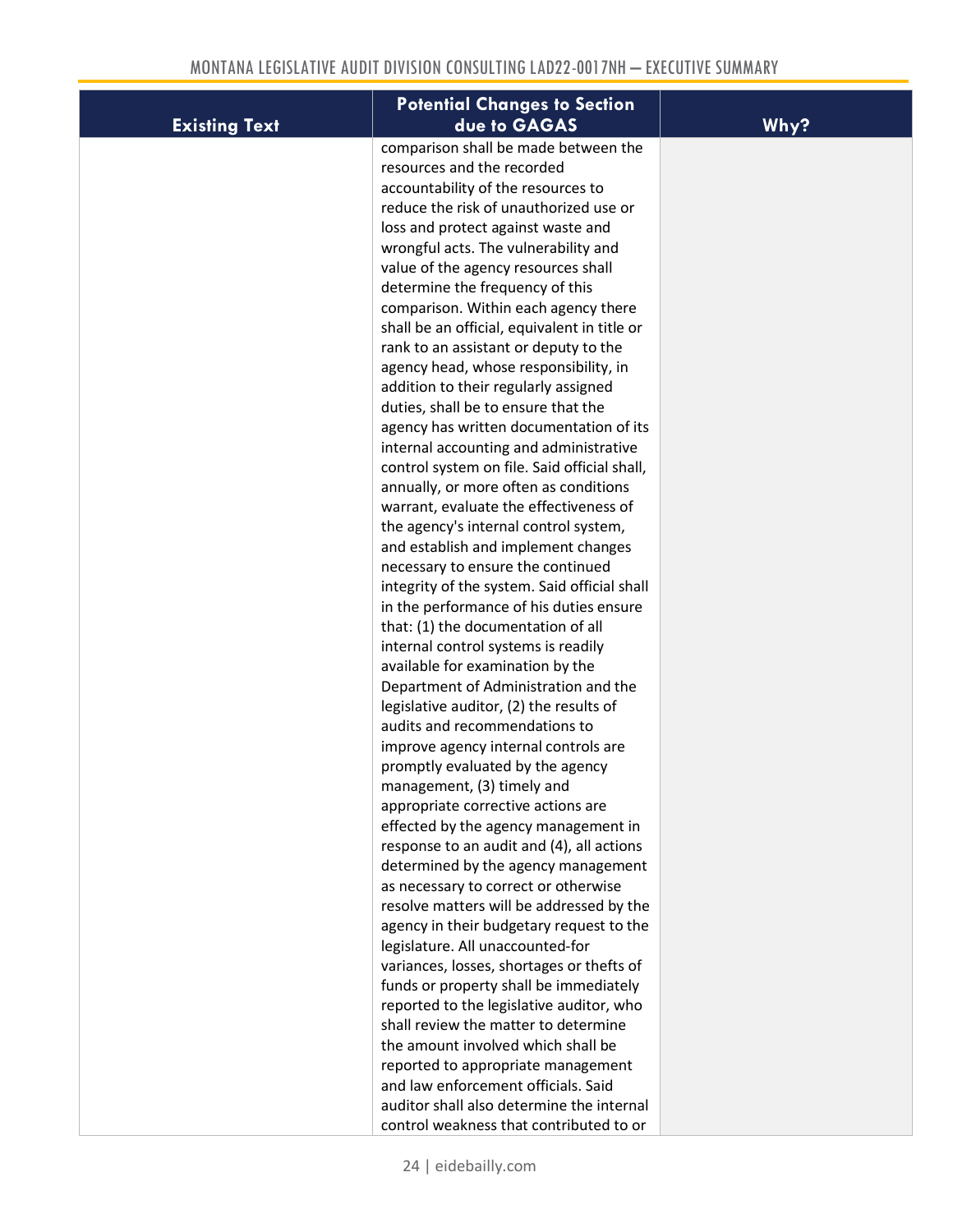| <b>Existing Text</b>                                                                                                                                                                                                                                                                                                                                                                                                                                                                                                                                                                                                                                                                                                                                                                                                                                                                                                                                                                                                                                                                                                                                                | <b>Potential Changes to Section</b><br>due to GAGAS                                                                                                                                                                                                                                                                                                                                                                                                                                                                                                                                                                                                                                                                                                                                                                                     | Why?                                                                                                                                                                                                                                                                                                                                                    |
|---------------------------------------------------------------------------------------------------------------------------------------------------------------------------------------------------------------------------------------------------------------------------------------------------------------------------------------------------------------------------------------------------------------------------------------------------------------------------------------------------------------------------------------------------------------------------------------------------------------------------------------------------------------------------------------------------------------------------------------------------------------------------------------------------------------------------------------------------------------------------------------------------------------------------------------------------------------------------------------------------------------------------------------------------------------------------------------------------------------------------------------------------------------------|-----------------------------------------------------------------------------------------------------------------------------------------------------------------------------------------------------------------------------------------------------------------------------------------------------------------------------------------------------------------------------------------------------------------------------------------------------------------------------------------------------------------------------------------------------------------------------------------------------------------------------------------------------------------------------------------------------------------------------------------------------------------------------------------------------------------------------------------|---------------------------------------------------------------------------------------------------------------------------------------------------------------------------------------------------------------------------------------------------------------------------------------------------------------------------------------------------------|
|                                                                                                                                                                                                                                                                                                                                                                                                                                                                                                                                                                                                                                                                                                                                                                                                                                                                                                                                                                                                                                                                                                                                                                     | caused the condition. Said auditor shall<br>then make recommendations to the<br>agency official overseeing the internal<br>control system and other appropriate<br>management officials. The<br>recommendations of said auditor shall<br>address the correction of the conditions<br>found and the necessary internal control<br>policies and procedures that must be<br>modified. The agency oversight official<br>and the appropriate management<br>officials shall immediately implement<br>policies and procedures necessary to<br>prevent a recurrence of the problems<br>identified.                                                                                                                                                                                                                                              |                                                                                                                                                                                                                                                                                                                                                         |
| 5-13-402. Audit costs.                                                                                                                                                                                                                                                                                                                                                                                                                                                                                                                                                                                                                                                                                                                                                                                                                                                                                                                                                                                                                                                                                                                                              |                                                                                                                                                                                                                                                                                                                                                                                                                                                                                                                                                                                                                                                                                                                                                                                                                                         |                                                                                                                                                                                                                                                                                                                                                         |
| (1) Prior to July 1 of the year preceding<br>the regular session in which the<br>legislature is adopting a state budget:<br>(a) the legislative auditor shall advise<br>each agency and the budget director of<br>the estimated audit costs for the<br>following biennium. Each agency shall<br>include the estimated audit costs in its<br>proposed budget submitted to the<br>budget director pursuant to 17-7-112.<br>The budget director shall notify the<br>legislative auditor if the executive budget<br>recommendation to the legislature for<br>audit costs differs from that proposed by<br>the legislative auditor.<br>(b) the community college districts<br>shall advise the budget director of the<br>estimated audit costs for the following<br>biennium. The budget director shall<br>notify the community college districts if<br>the executive budget recommendation to<br>the legislature for audit costs differs from<br>that proposed by the community college<br>districts.<br>(2) Not later than 60 days after<br>adjournment of each legislature, the<br>budget director shall provide to the<br>legislative auditor a schedule reflecting, | (1) Prior to July 1 of the year preceding<br>the regular session in which the<br>legislature is adopting a state budget,<br>the legislative auditor shall provide the<br>budget director and the director of<br>administration the estimated audit costs<br>for the following biennium. The audit<br>costs shall be included as part of the<br>statewide cost allocation plan in<br>accordance with Title 2, Code of Federal<br>Regulations, Part 200, Appendix V, as<br>may be amended from time to time. The<br>audit costs shall be allocated in a<br>manner in accordance with Appendix V<br>as a central service of the State, and<br>shall exclude audit costs paid directly by<br>a state agency to a certified public<br>accounting firm designated by the<br>legislative auditor to perform the audit<br>of said state agency. | Aligns the budget and costs of the<br>legislative audit division to the<br>Statewide Cost Allocation Plan.<br>Allows for adjustments in the<br>following period for over / under<br>recoveries. Allows more flexibility<br>for legislative audit division to hire<br>specialists as needed, but<br>maintains accountability through<br>$5 - 13 - 403$ . |

agency for audit costs.

(3) The legislative auditor shall bill agencies for audit services that the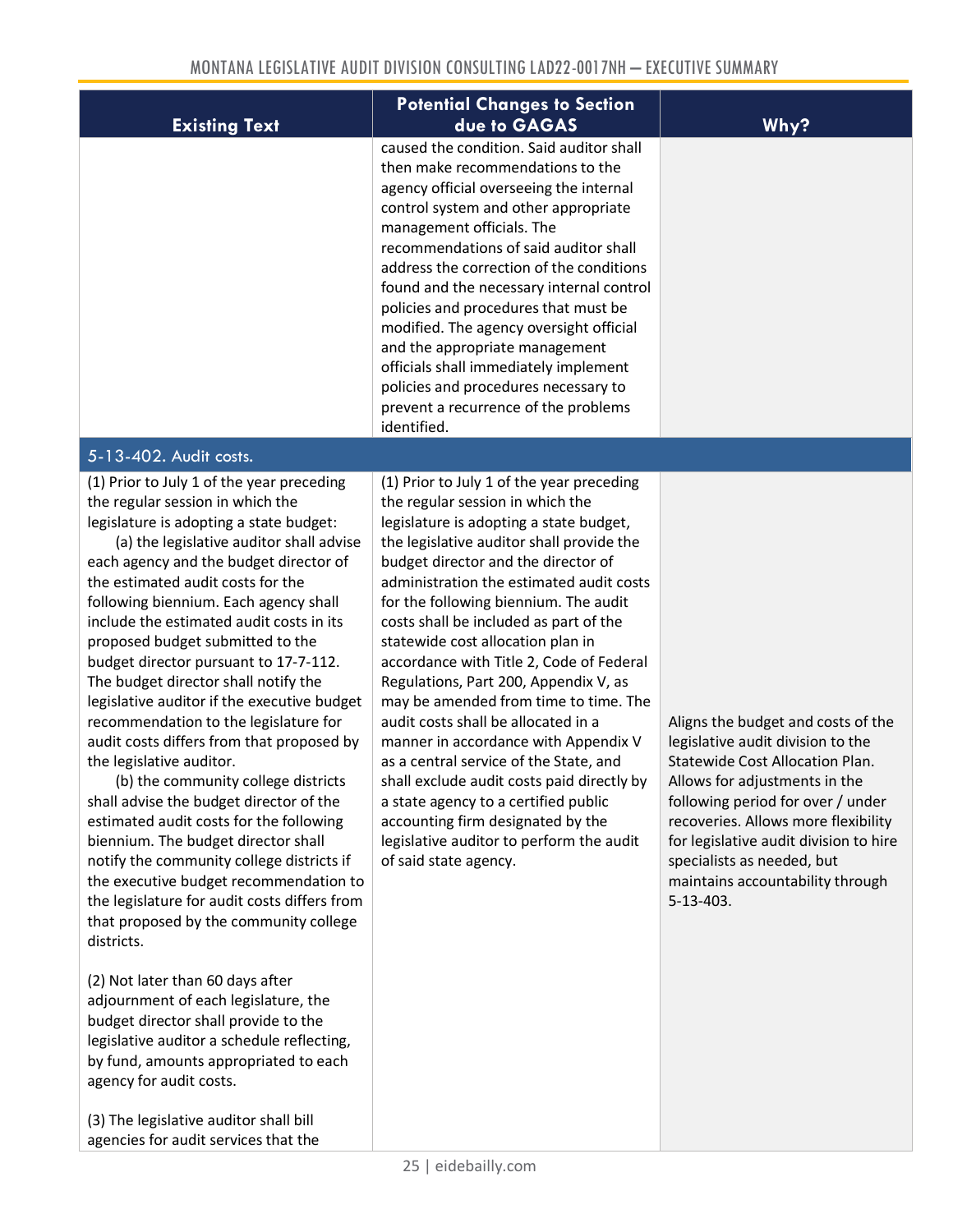| <b>Existing Text</b>                                                                                                                                                                                                                                                                                                                                                                                                                                                                                                                                                                                                                         | <b>Potential Changes to Section</b><br>due to GAGAS                                                                                                                                                                                                                                                                                                                                            | Why?                                                              |
|----------------------------------------------------------------------------------------------------------------------------------------------------------------------------------------------------------------------------------------------------------------------------------------------------------------------------------------------------------------------------------------------------------------------------------------------------------------------------------------------------------------------------------------------------------------------------------------------------------------------------------------------|------------------------------------------------------------------------------------------------------------------------------------------------------------------------------------------------------------------------------------------------------------------------------------------------------------------------------------------------------------------------------------------------|-------------------------------------------------------------------|
| legislative auditor considers necessary.<br>The legislative auditor may not bill an<br>agency for audit services in excess of<br>amounts appropriated for audit services.<br>Additional audit-related services may be<br>provided by the legislative auditor at a<br>cost agreed to by an agency and billed to<br>the agency.                                                                                                                                                                                                                                                                                                                |                                                                                                                                                                                                                                                                                                                                                                                                |                                                                   |
| 5-13-404. Legislative audit specialist services reserve account.                                                                                                                                                                                                                                                                                                                                                                                                                                                                                                                                                                             |                                                                                                                                                                                                                                                                                                                                                                                                |                                                                   |
| (1) There is an account in the state<br>special revenue fund established by 17-2-<br>102 to the credit of the legislative auditor<br>to be known as the legislative audit<br>specialist services reserve account.<br>Money may be deposited in the account<br>through an allocation of money to the<br>account or as provided in 17-7-304.<br>(2) The money in the account is<br>statutorily appropriated, as provided in<br>17-7-502, to the legislative auditor and<br>may be used only for contracted services<br>necessary to provide specialist expertise<br>in support of activities authorized under<br>this chapter.                 |                                                                                                                                                                                                                                                                                                                                                                                                |                                                                   |
| (3) Allocations of money to the account<br>must be approved by the legislative audit<br>committee provided for in 5-13-201, and<br>the balance in the account may not<br>exceed \$50,000, not including interest<br>earnings.<br>(4) The money in the account may be<br>expended with the approval of the<br>legislative auditor, who shall advise and<br>consult with the legislative audit<br>committee on the use of the money and<br>the disposition of the account.<br>(5) The money in the account must be<br>invested pursuant to Title 17, chapter 6.<br>The income and earnings on the account<br>must be deposited in the account. | (3) Allocations of money to the account<br>must be approved by the legislative<br>audit committee provided for in 5-13-<br>201, and the balance in the account may<br>not exceed \$50,000, as adjusted by the<br>percentage growth in the budget from<br>the prior biennium, not including<br>interest earnings, but not less than the<br>prior year, as calculated by the budget<br>director. | Affords flexibility for specialists<br>and adjusts for inflation. |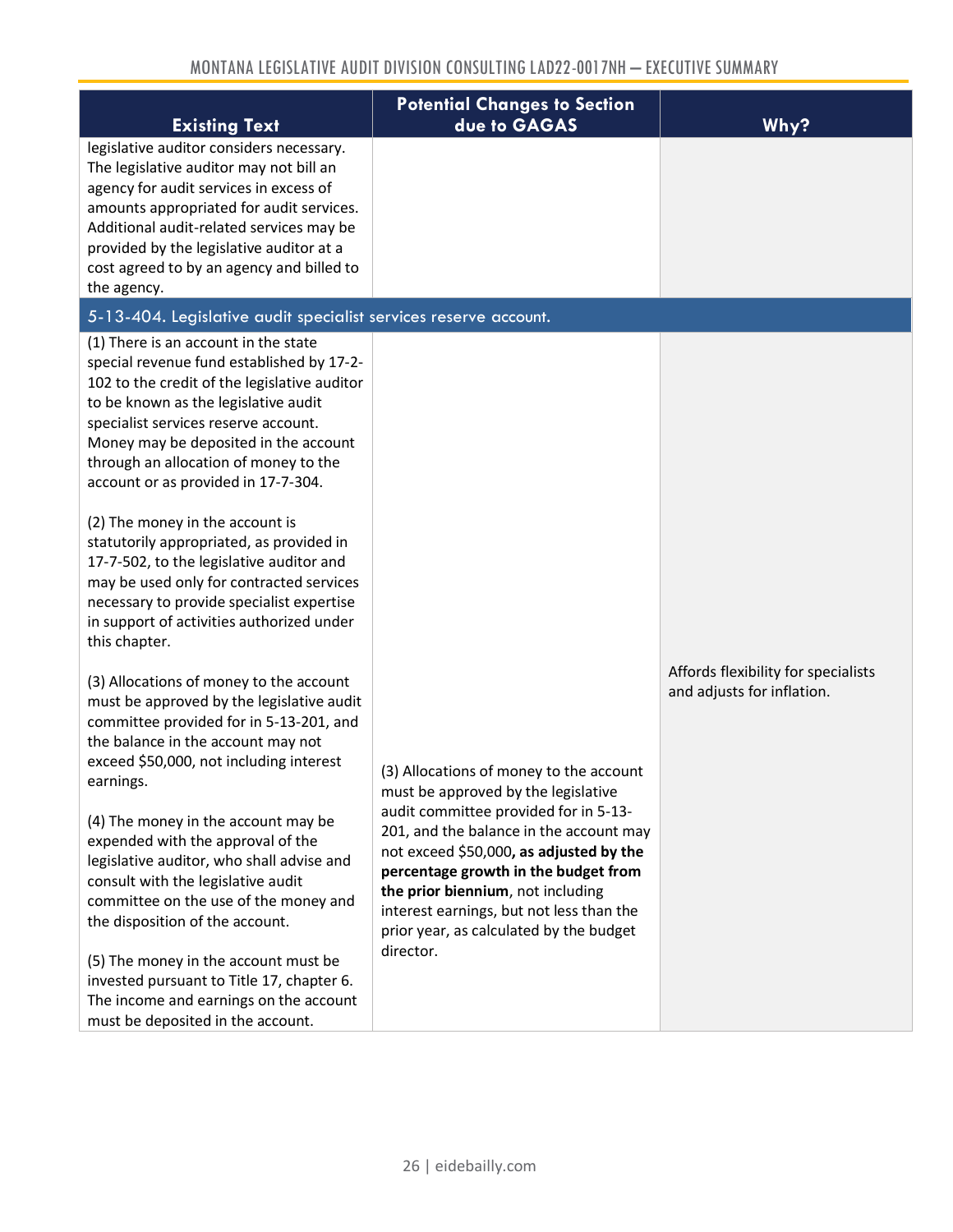# <span id="page-26-0"></span>Organizational Chart of the Legislative Audit Division

# State of Montana Legislative Audit Division